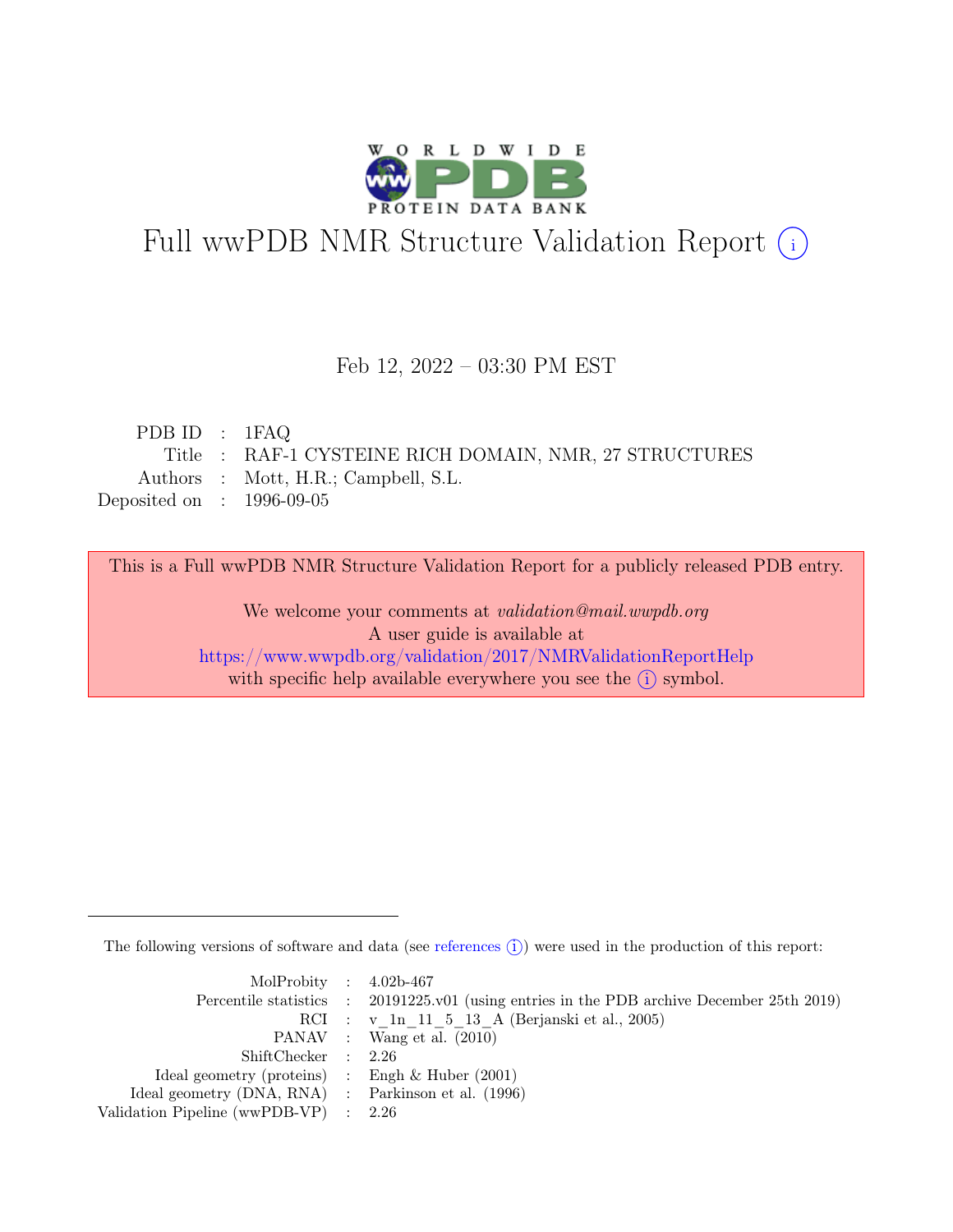## 1 Overall quality at a glance  $(i)$

The following experimental techniques were used to determine the structure: SOLUTION NMR

The overall completeness of chemical shifts assignment was not calculated.

Percentile scores (ranging between 0-100) for global validation metrics of the entry are shown in the following graphic. The table shows the number of entries on which the scores are based.



| Metric.               | Whole archive<br>$(\# \text{Entries})$ | NMR archive<br>$(\#Entries)$ |  |
|-----------------------|----------------------------------------|------------------------------|--|
| Clashscore            | 158937                                 | 12864                        |  |
| Ramachandran outliers | 154571                                 | 11451                        |  |
| Sidechain outliers    | 154315                                 | 11428                        |  |

The table below summarises the geometric issues observed across the polymeric chains and their fit to the experimental data. The red, orange, yellow and green segments indicate the fraction of residues that contain outliers for  $>=$  3, 2, 1 and 0 types of geometric quality criteria. A cyan segment indicates the fraction of residues that are not part of the well-defined cores, and a grey segment represents the fraction of residues that are not modelled. The numeric value for each fraction is indicated below the corresponding segment, with a dot representing fractions  $\epsilon = 5\%$ 

| Mol | $\perp$ Chain $\perp$ | $\perp$ Length $\perp$ | Quality of chain |     |     |     |  |
|-----|-----------------------|------------------------|------------------|-----|-----|-----|--|
|     |                       | ピロ                     | 25%              | 40% | 15% | 19% |  |

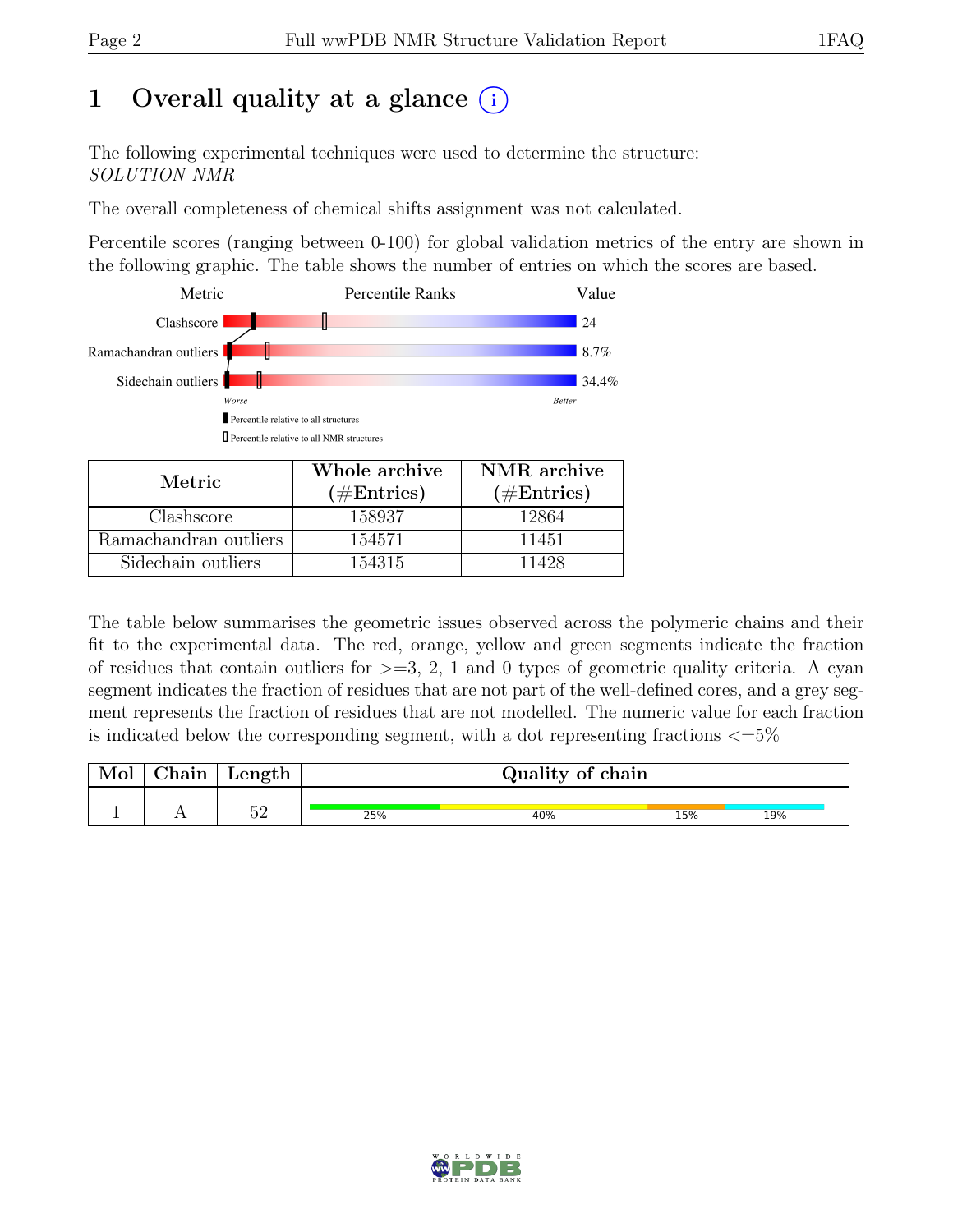## 2 Ensemble composition and analysis  $(i)$

This entry contains 27 models. Model 16 is the overall representative, medoid model (most similar to other models).

The following residues are included in the computation of the global validation metrics.

| Well-defined (core) protein residues                                        |                    |      |  |  |  |  |
|-----------------------------------------------------------------------------|--------------------|------|--|--|--|--|
| Backbone RMSD (Å) Medoid model<br>Well-defined core   Residue range (total) |                    |      |  |  |  |  |
|                                                                             | A:139-A:180 $(42)$ | 9.44 |  |  |  |  |

Ill-defined regions of proteins are excluded from the global statistics.

Ligands and non-protein polymers are included in the analysis.

The models can be grouped into 4 clusters and 4 single-model clusters were found.

| Cluster number        | Models                    |
|-----------------------|---------------------------|
|                       | 5, 10, 13, 15, 16, 24, 27 |
|                       | 3, 7, 11, 14, 19, 25      |
|                       | 1, 6, 9, 17, 20, 21       |
|                       | 8, 12, 18, 26             |
| Single-model clusters | 2; 4; 22; 23              |

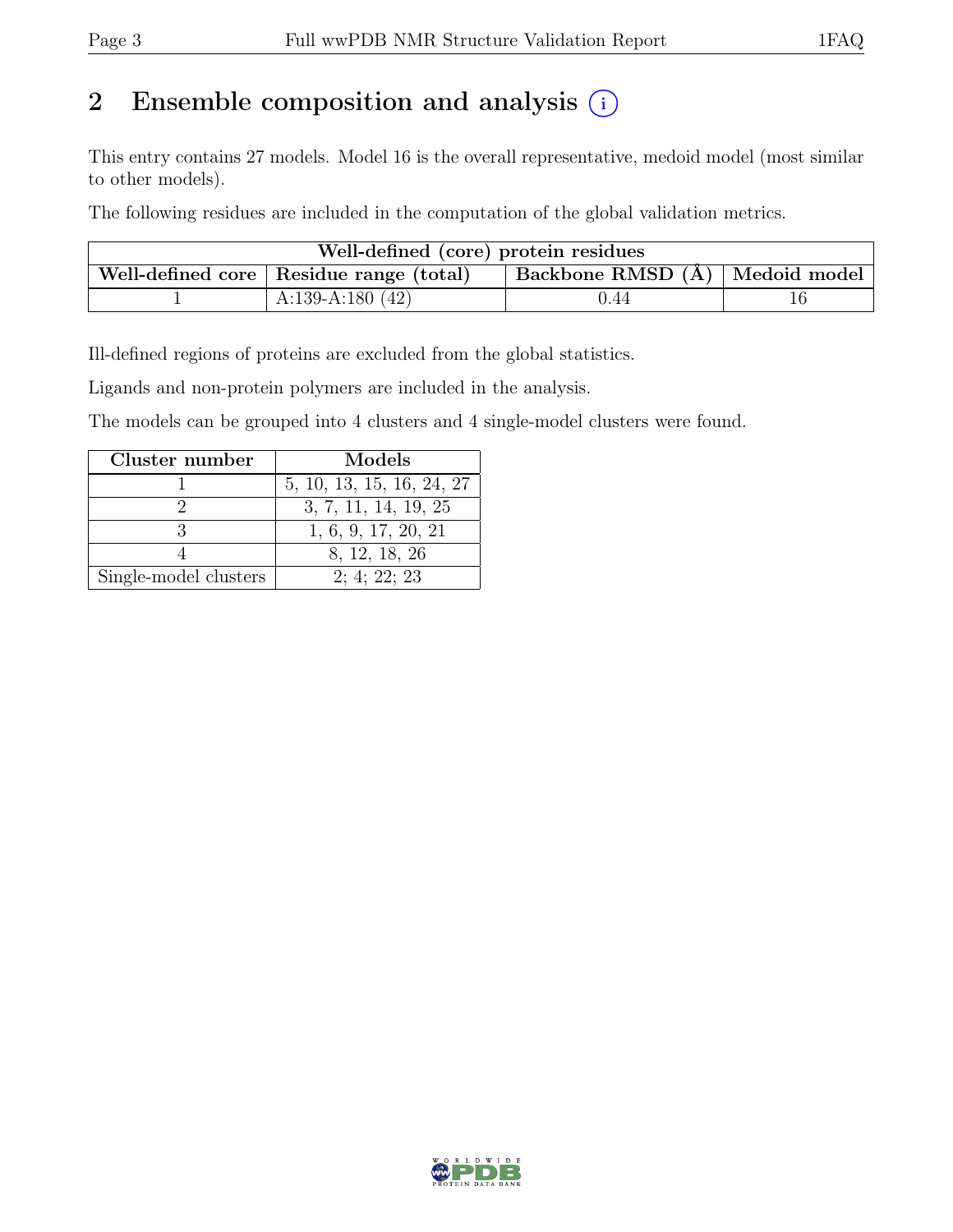## 3 Entry composition  $(i)$

There are 2 unique types of molecules in this entry. The entry contains 846 atoms, of which 416 are hydrogens and 0 are deuteriums.

• Molecule 1 is a protein called RAF-1.

| Mol | Chain Residues |                | Atoms |     |    |  | <b>Trace</b> |
|-----|----------------|----------------|-------|-----|----|--|--------------|
|     | ⊏ດ             | $_{\rm Total}$ |       | H   |    |  |              |
|     |                | 844            | 276   | 416 | 74 |  |              |

• Molecule 2 is ZINC ION (three-letter code: ZN) (formula: Zn).

|  | $Mol$   Chain   Residues | Atoms |
|--|--------------------------|-------|
|  |                          | Total |
|  |                          |       |

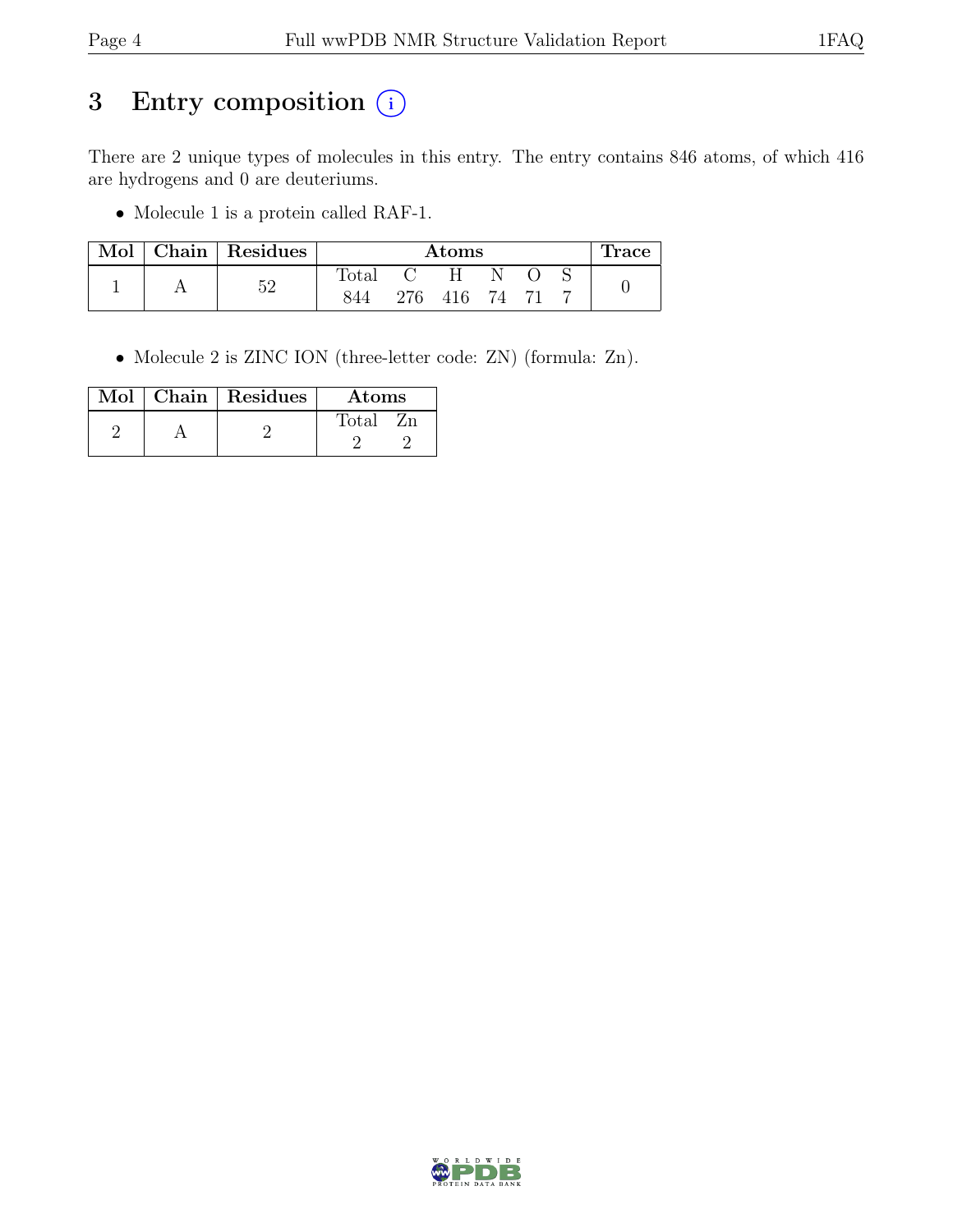## 4 Residue-property plots (i)

## <span id="page-4-0"></span>4.1 Average score per residue in the NMR ensemble

These plots are provided for all protein, RNA, DNA and oligosaccharide chains in the entry. The first graphic is the same as shown in the summary in section 1 of this report. The second graphic shows the sequence where residues are colour-coded according to the number of geometric quality criteria for which they contain at least one outlier:  $green = 0$ ,  $yellow = 1$ ,  $orange = 2$  and  $red =$ 3 or more. Stretches of 2 or more consecutive residues without any outliers are shown as green connectors. Residues which are classified as ill-defined in the NMR ensemble, are shown in cyan with an underline colour-coded according to the previous scheme. Residues which were present in the experimental sample, but not modelled in the final structure are shown in grey.

• Molecule 1: RAF-1



## 4.2 Scores per residue for each member of the ensemble

Colouring as in section [4.1](#page-4-0) above.

## 4.2.1 Score per residue for model 1





## 4.2.2 Score per residue for model 2



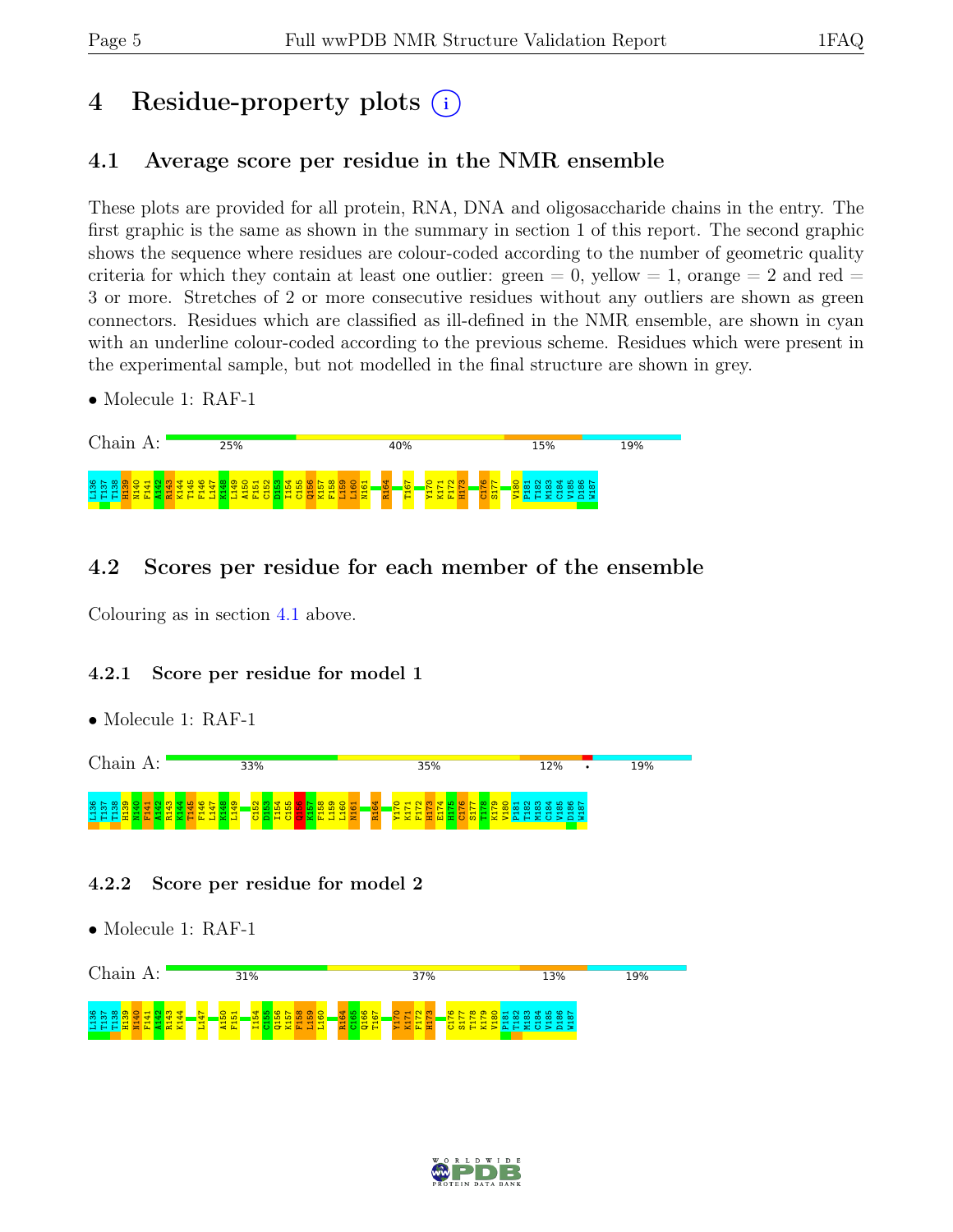#### 4.2.3 Score per residue for model 3

• Molecule 1: RAF-1



#### 4.2.4 Score per residue for model 4

• Molecule 1: RAF-1



#### 4.2.5 Score per residue for model 5

• Molecule 1: RAF-1



## 4.2.6 Score per residue for model 6

• Molecule 1: RAF-1



## 4.2.7 Score per residue for model 7



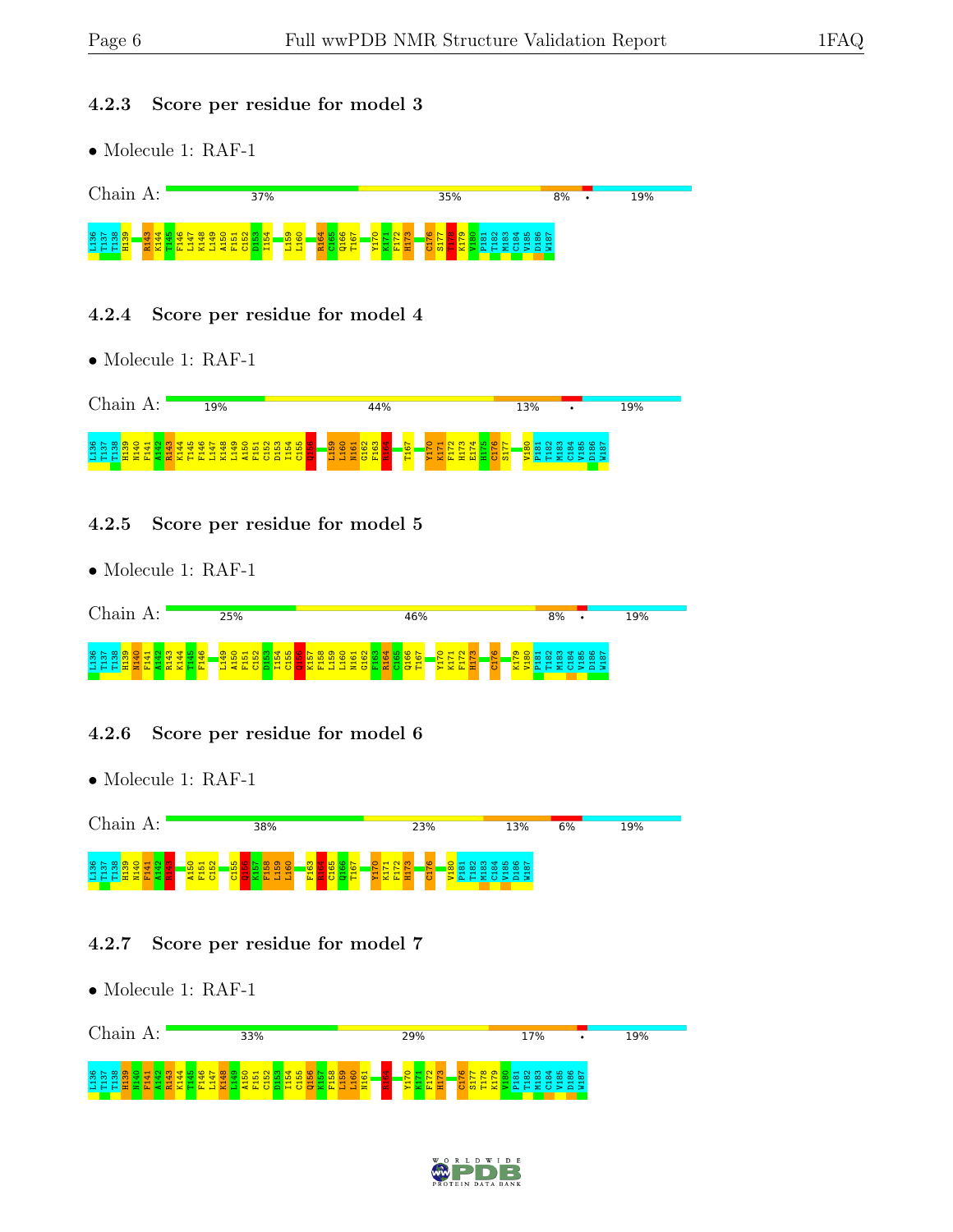## 4.2.8 Score per residue for model 8

• Molecule 1: RAF-1



#### 4.2.9 Score per residue for model 9

• Molecule 1: RAF-1



#### 4.2.10 Score per residue for model 10

• Molecule 1: RAF-1



## 4.2.11 Score per residue for model 11

• Molecule 1: RAF-1



## 4.2.12 Score per residue for model 12



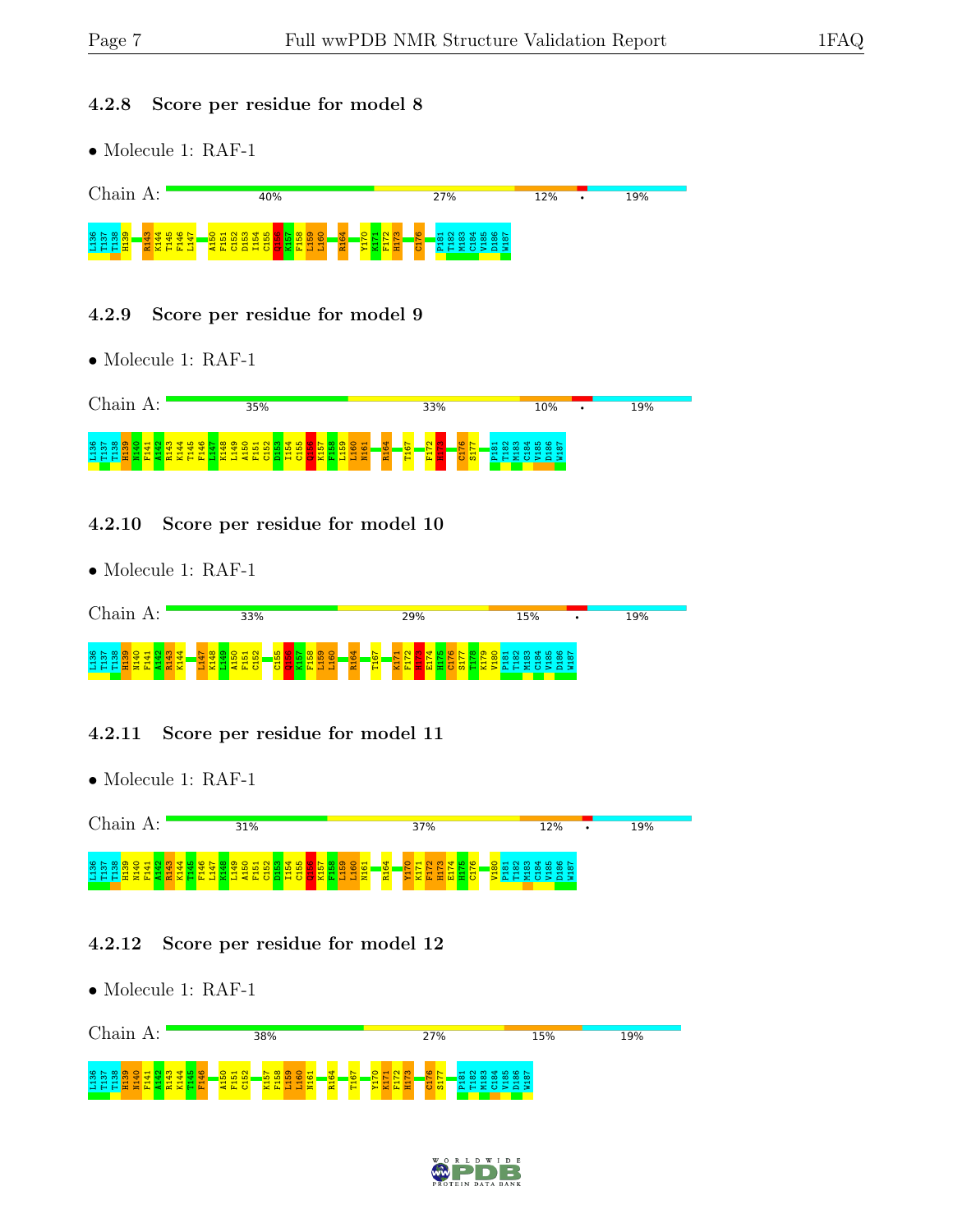#### 4.2.13 Score per residue for model 13

• Molecule 1: RAF-1



#### 4.2.14 Score per residue for model 14

• Molecule 1: RAF-1



#### 4.2.15 Score per residue for model 15

• Molecule 1: RAF-1



## 4.2.16 Score per residue for model 16 (medoid)

• Molecule 1: RAF-1



#### 4.2.17 Score per residue for model 17



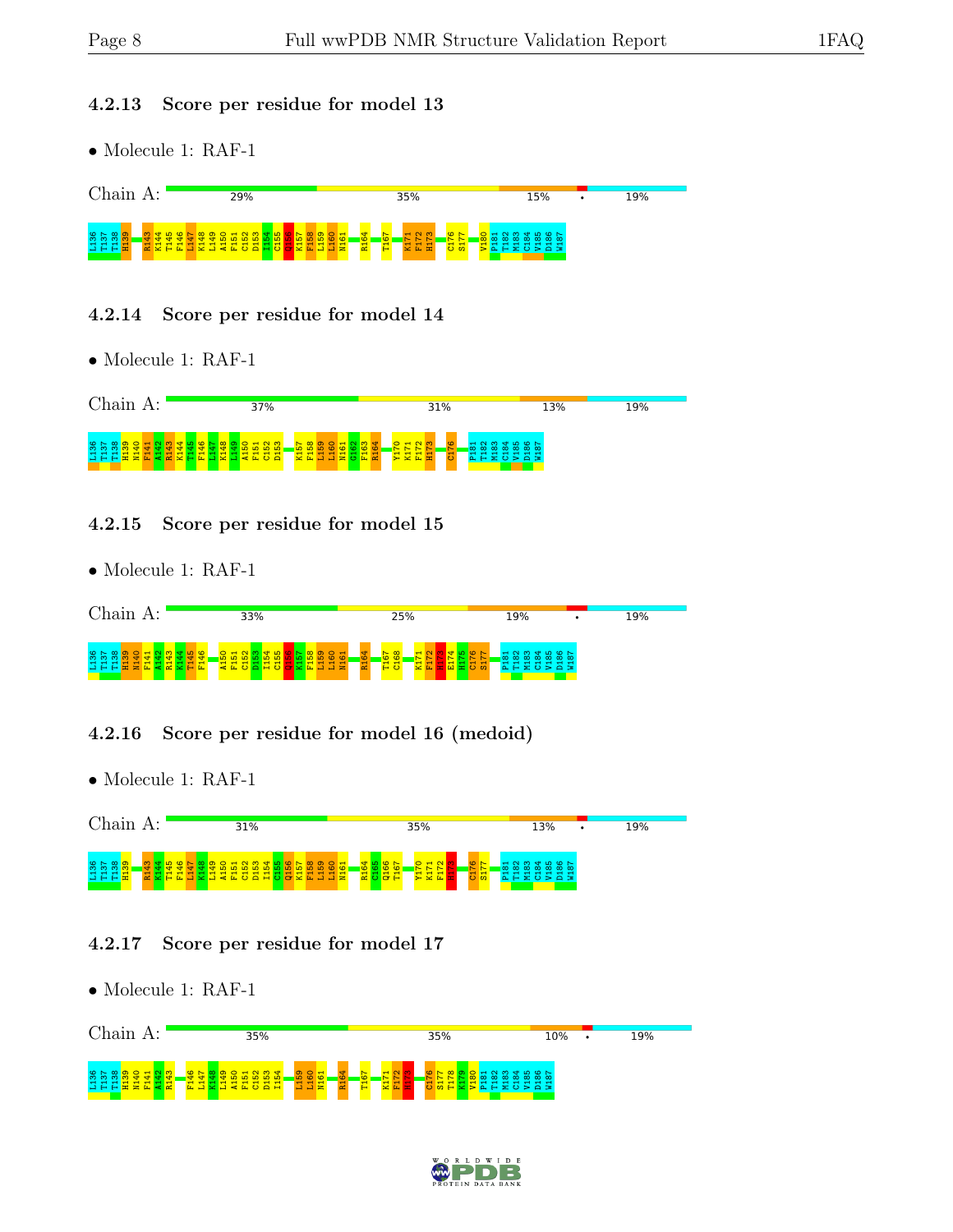#### 4.2.18 Score per residue for model 18

• Molecule 1: RAF-1



#### 4.2.19 Score per residue for model 19

• Molecule 1: RAF-1



#### 4.2.20 Score per residue for model 20

• Molecule 1: RAF-1



## 4.2.21 Score per residue for model 21

• Molecule 1: RAF-1



#### 4.2.22 Score per residue for model 22



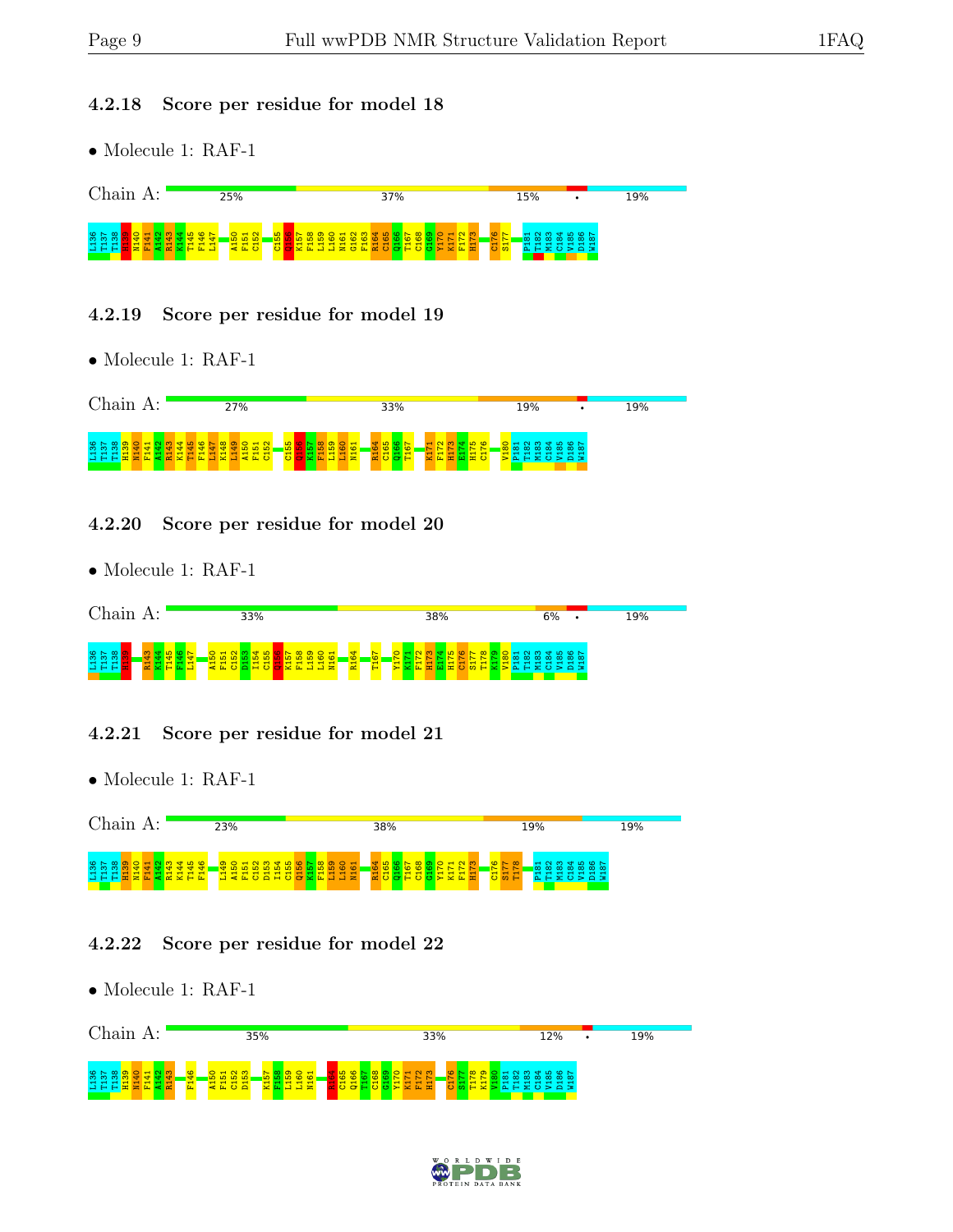#### 4.2.23 Score per residue for model 23

• Molecule 1: RAF-1



#### 4.2.24 Score per residue for model 24

• Molecule 1: RAF-1



#### 4.2.25 Score per residue for model 25

• Molecule 1: RAF-1



## 4.2.26 Score per residue for model 26

• Molecule 1: RAF-1



#### 4.2.27 Score per residue for model 27



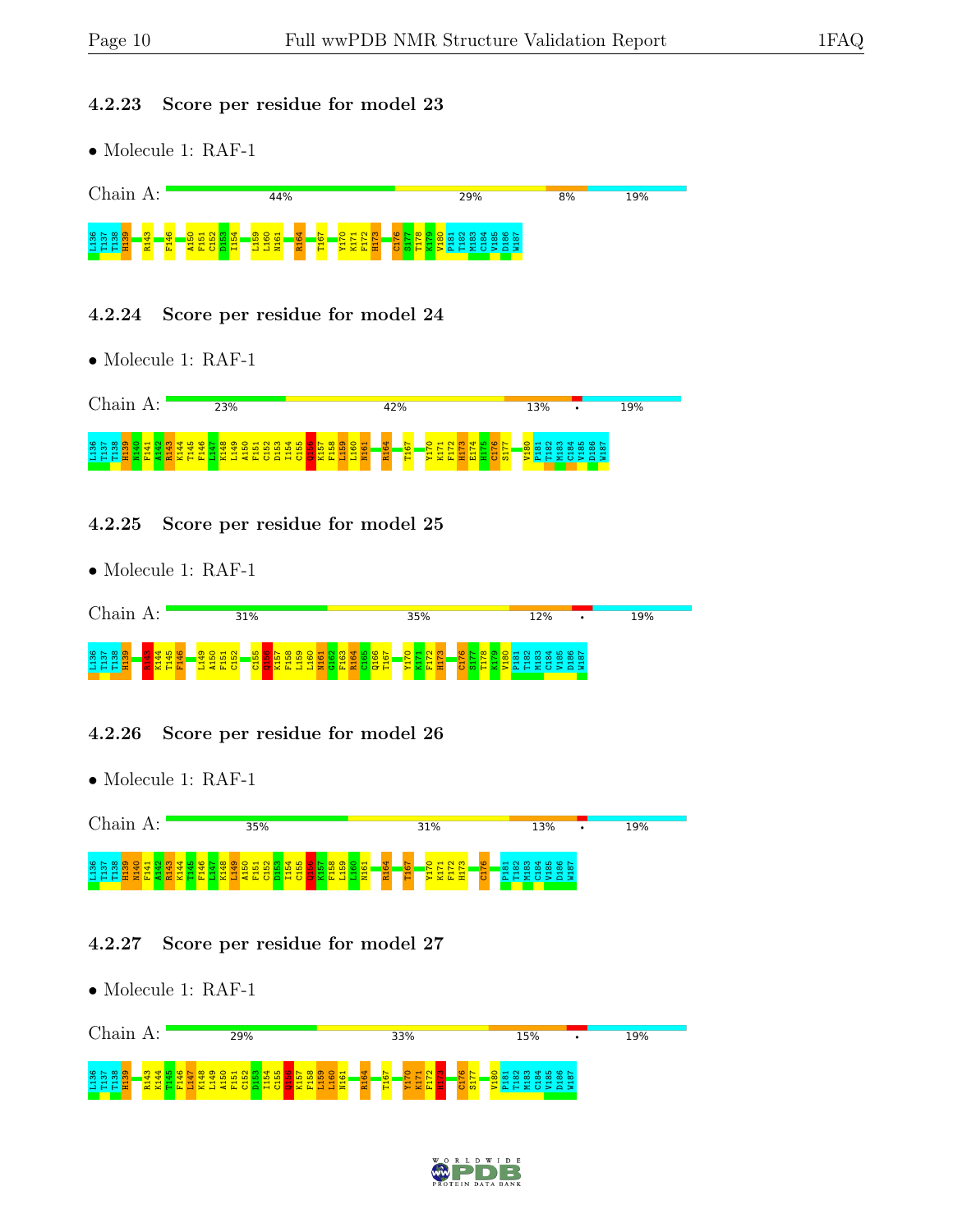## 5 Refinement protocol and experimental data overview  $(i)$

Of the ? calculated structures, 27 were deposited, based on the following criterion: ?.

The following table shows the software used for structure solution, optimisation and refinement.

| Software name   Classification   Version |            |  |
|------------------------------------------|------------|--|
| X-PLOR                                   | refinement |  |

No chemical shift data was provided.

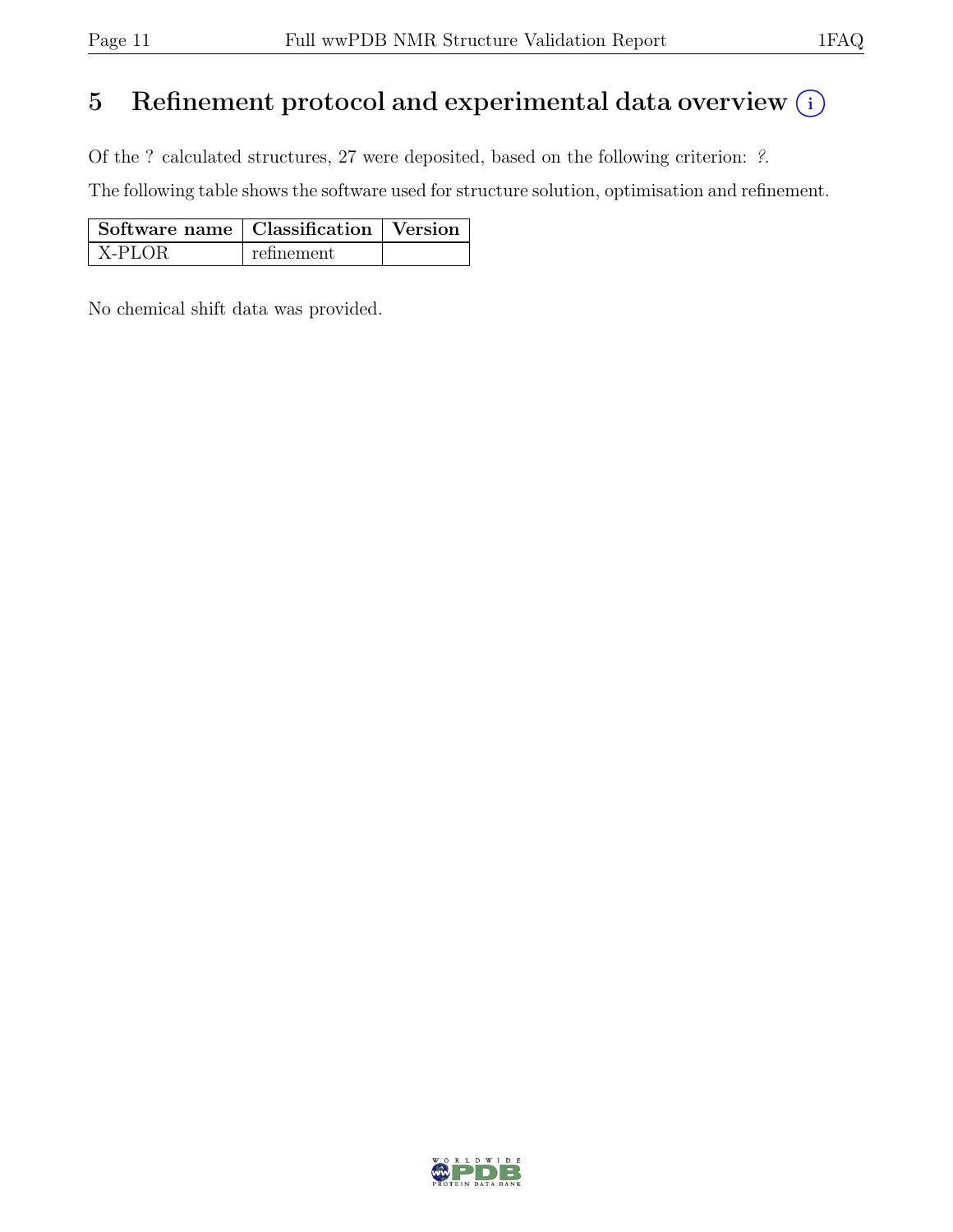## 6 Model quality  $(i)$

## 6.1 Standard geometry (i)

Bond lengths and bond angles in the following residue types are not validated in this section: ZN

There are no covalent bond-length or bond-angle outliers.

Chiral center outliers are detected by calculating the chiral volume of a chiral center and verifying if the center is modelled as a planar moiety or with the opposite hand. A planarity outlier is detected by checking planarity of atoms in a peptide group, atoms in a mainchain group or atoms of a sidechain that are expected to be planar.

|  | Mol   Chain   Chirality   Planarity |               |
|--|-------------------------------------|---------------|
|  | $0.0 \pm 0.0$                       | $2.0 \pm 0.0$ |
|  |                                     |               |

There are no bond-length outliers.

There are no bond-angle outliers.

There are no chirality outliers.

All unique planar outliers are listed below. They are sorted by the frequency of occurrence in the ensemble.

|  |     |                         | Mol   Chain   Res   Type   Group   Models (Total) |
|--|-----|-------------------------|---------------------------------------------------|
|  |     | $143$   ARG   Sidechain |                                                   |
|  | 164 | ARG   Sidechain         |                                                   |

## 6.2 Too-close contacts  $(i)$

In the following table, the Non-H and H(model) columns list the number of non-hydrogen atoms and hydrogen atoms in each chain respectively. The H(added) column lists the number of hydrogen atoms added and optimized by MolProbity. The Clashes column lists the number of clashes averaged over the ensemble.

|     |     |      | $\boxed{\text{Mol}$ Chain   Non-H   H(model)   H(added)   Clashes |      |          |
|-----|-----|------|-------------------------------------------------------------------|------|----------|
|     |     | 348  | 339                                                               | 339  | $17 + 4$ |
| All | All | 9450 | 9153                                                              | 9153 | 450      |

The all-atom clashscore is defined as the number of clashes found per 1000 atoms (including hydrogen atoms). The all-atom clashscore for this structure is 24.

All unique clashes are listed below, sorted by their clash magnitude.

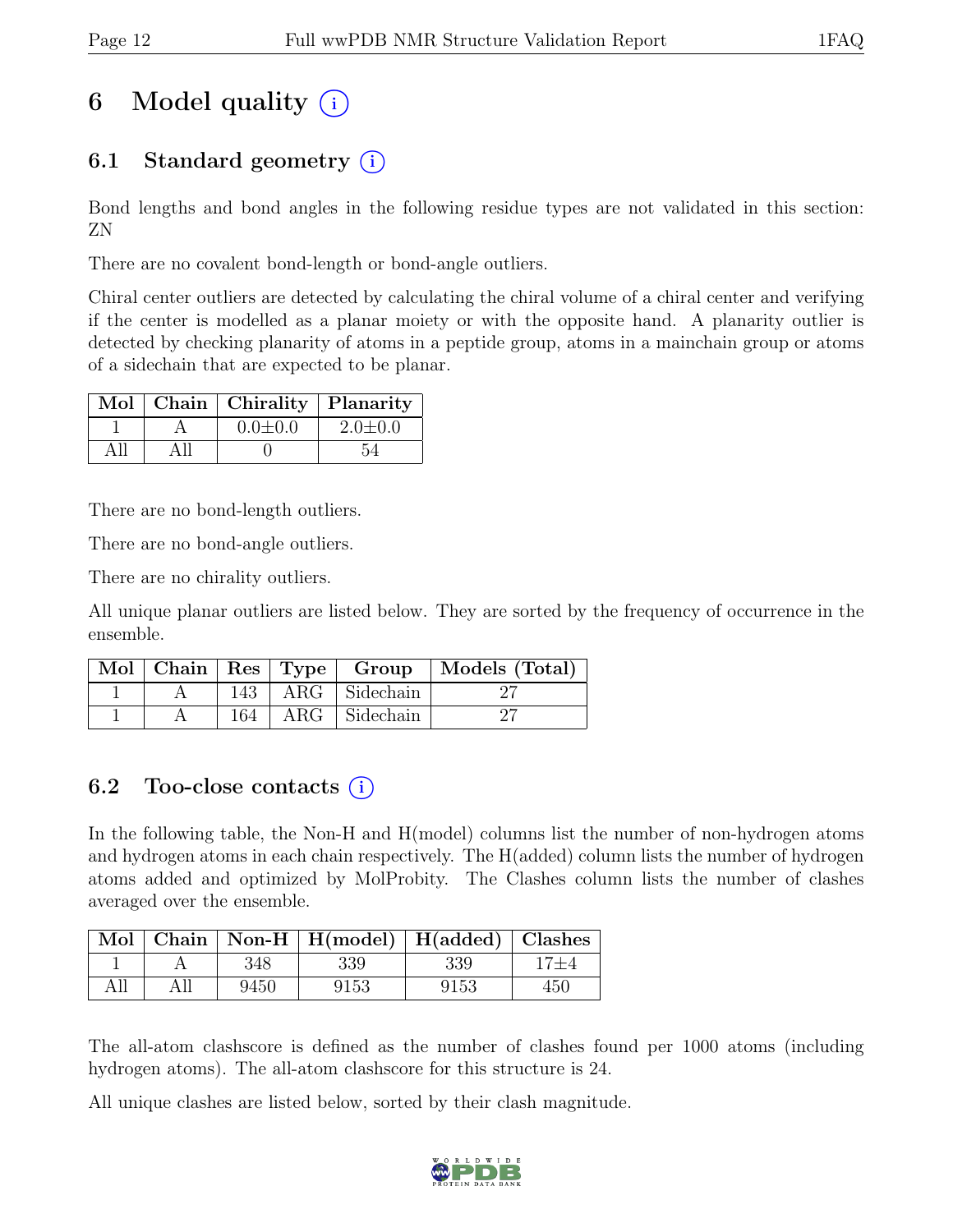|                                      |                               |              |                   | Models         |                |  |
|--------------------------------------|-------------------------------|--------------|-------------------|----------------|----------------|--|
| Atom-1                               | Atom-2                        | $Clash(\AA)$ | Distance(A)       | Worst          | Total          |  |
| 1:A:159:LEU:HD12                     | 1:A:160:LEU:N                 | 0.84         | 1.87              | $\overline{2}$ | $\overline{2}$ |  |
| 1:A:159:LEU:HD22                     | 1:A:171:LYS:HB2               | 0.82         | 1.49              | 22             | $\overline{2}$ |  |
| 1:A:159:LEU:HD13                     | 1: A:173:HIS:CD2              | 0.81         | 2.09              | $\sqrt{2}$     | $\mathbf{1}$   |  |
| $1:A:146:PHE: \overline{\text{CE1}}$ | 1:A:159:LEU:HD12              | 0.81         | 2.10              | $\overline{4}$ | $9\phantom{.}$ |  |
| 1: A: 158: PHE: CE2                  | 1:A:160:LEU:HD22              | 0.74         | 2.17              | $\,6$          | $\overline{2}$ |  |
| 1:A:159:LEU:HD22                     | 1:A:171:LYS:CB                | 0.74         | 2.12              | 22             | $\mathbf{1}$   |  |
| 1:A:160:LEU:HD22                     | 1:A:161:ASN:N                 | 0.74         | 1.97              | $\overline{4}$ | $\mathbf{1}$   |  |
| 1:A:172:PHE:CZ                       | 1:A:180:VAL:HG11              | 0.72         | 2.19              | $\sqrt{2}$     | $\overline{1}$ |  |
| 1:A:159:LEU:HD13                     | 1: A: 160: LEU: N             | 0.71         | 2.00              | 9              | 13             |  |
| 1:A:145:THR:HG22                     | $1: \overline{A:161:ASN:HB3}$ | 0.71         | 1.61              | 24             | $\overline{2}$ |  |
| 1:A:146:PHE:CZ                       | 1:A:159:LEU:HD23              | 0.70         | 2.21              | 22             | $\overline{3}$ |  |
| 1:A:147:LEU:HD12                     | 1:A:148:LYS:N                 | 0.69         | $\overline{2.00}$ | 19             | $\overline{1}$ |  |
| 1:A:147:LEU:HD12                     | 1:A:147:LEU:O                 | 0.69         | 1.87              | 13             | $\mathbf{1}$   |  |
| 1:A:150:ALA:HB3                      | 1:A:159:LEU:HB3               | 0.68         | 1.65              | 17             | $\overline{8}$ |  |
| 1:A:152:CYS:CA                       | 1:A:159:LEU:HD23              | 0.68         | 2.17              | $\overline{4}$ | $\overline{4}$ |  |
| 1:A:159:LEU:HD21                     | 1:A:172:PHE:HA                | 0.68         | 1.63              | 24             | 10             |  |
| 1: A:146: PHE:CE2                    | 1:A:159:LEU:HD23              | 0.68         | 2.24              | 22             | $\overline{2}$ |  |
| 1: A:145:THR:HG23                    | 1:A:161:ASN:CG                | 0.67         | 2.10              | $\mathbf{1}$   | $\mathbf{1}$   |  |
| 1:A:160:LEU:N                        | 1:A:160:LEU:HD13              | 0.65         | 2.07              | 19             | $\overline{2}$ |  |
| 1:A:159:LEU:HD12                     | 1:A:173:HIS:CD2               | 0.64         | 2.27              | 1              | $\overline{8}$ |  |
| 1:A:146:PHE:CZ                       | 1:A:159:LEU:HD12              | 0.63         | 2.27              | 21             | $\overline{3}$ |  |
| 1: A:145:THR:HG23                    | 1:A:161:ASN:OD1               | 0.63         | 1.92              | 9              | $\overline{3}$ |  |
| 1:A:176:CYS:O                        | 1:A:180:VAL:HG21              | 0.63         | 1.92              | 23             | $\mathbf{1}$   |  |
| 1:A:172:PHE:CD2                      | 1:A:180:VAL:HG11              | 0.62         | 2.29              | $\mathbf{1}$   | 1              |  |
| $1: A:146:$ PHE:CD2                  | 1:A:150:ALA:HB2               | 0.61         | 2.30              | 15             | $\overline{2}$ |  |
| 1:A:170:TYR:CE2                      | 1:A:180:VAL:HG13              | 0.60         | 2.31              | $\mathbf{1}$   | $\mathbf{1}$   |  |
| 1:A:145:THR:HG23                     | 1:A:161:ASN:HB2               | 0.59         | 1.74              | 19             | $\overline{3}$ |  |
| 1:A:172:PHE:CE2                      | 1:A:180:VAL:HG11              | 0.58         | 2.34              | $\overline{2}$ | $\overline{2}$ |  |
| 1:A:159:LEU:HD23                     | 1:A:171:LYS:HB2               | 0.58         | 1.74              | $\overline{2}$ | 3              |  |
| 1: A: 152: CYS: HB2                  | 1:A:159:LEU:HD22              | 0.57         | 1.77              | 24             | $\overline{2}$ |  |
| 1:A:145:THR:HG23                     | 1: A:161: ASN:CB              | 0.55         | 2.31              | $\mathbf{1}$   | $\mathbf{1}$   |  |
| 1:A:150:ALA:HB1                      | $1:A:\overline{171:LYS:HE2}$  | 0.55         | 1.76              | 11             | $\mathbf{1}$   |  |
| 1:A:159:LEU:HD13                     | 1: A:160:LEU:H                | 0.55         | 1.60              | 10             | $\overline{4}$ |  |
| 1: A: 152: CYS: HB2                  | 1:A:159:LEU:HD23              | 0.55         | 1.79              | 27             | $\overline{4}$ |  |
| 1:A:180:VAL:O                        | 1:A:180:VAL:HG13              | 0.54         | 2.03              | 25             | $\overline{7}$ |  |
| 1:A:139:HIS:CD2                      | 1: A: 139: HIS: N             | 0.53         | 2.76              | 12             | $\mathbf{1}$   |  |
| 1:A:154:ILE:HG21                     | 1: A:176: CYS:HB3             | 0.53         | 1.80              | 15             | 12             |  |
| 1:A:147:LEU:N                        | 1:A:147:LEU:HD12              | 0.53         | 2.18              | 20             | $\mathbf 1$    |  |
| 1: A:170: TYR: CE2                   | 1:A:180:VAL:HG21              | 0.53         | 2.39              | 20             | $\overline{2}$ |  |
| 1:A:152:CYS:HA                       | 1:A:159:LEU:HD23              | 0.53         | 1.79              | 4              | $\mathbf{1}$   |  |
| 1:A:177:SER:O                        | 1: A:178:THR:HG22             | 0.53         | 2.03              | 3              | $\mathbf{1}$   |  |
| 1: A:170: TYR: CD1                   | 1:A:172:PHE:CZ                | 0.53         | 2.96              | $\overline{2}$ | $\mathbf{1}$   |  |

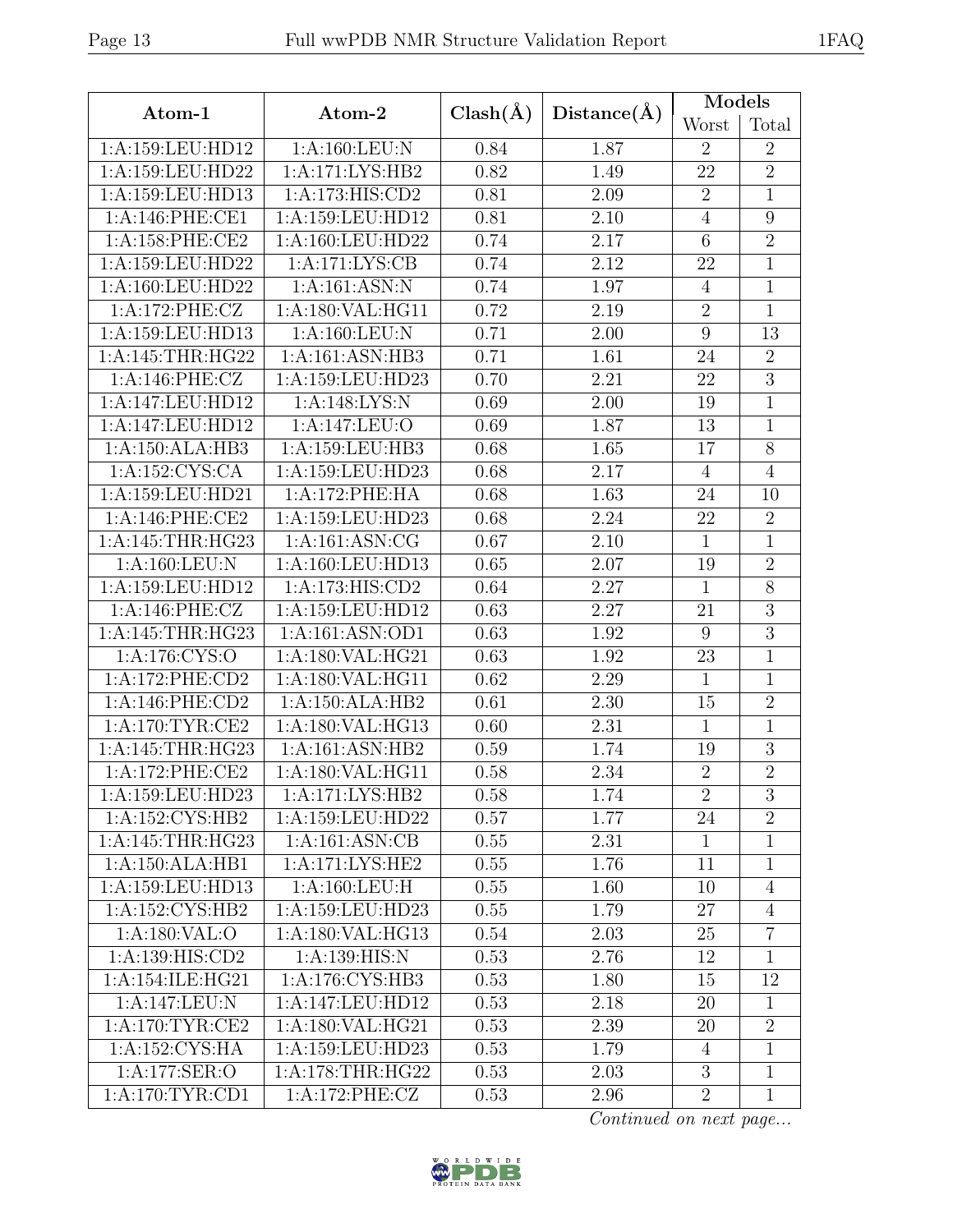| Continued from previous page  |                              |                   |             | Models          |                 |  |
|-------------------------------|------------------------------|-------------------|-------------|-----------------|-----------------|--|
| Atom-1                        | Atom-2                       | $Clash(\AA)$      | Distance(A) | Worst           | Total           |  |
| 1: A:170: TYR: CD2            | 1:A:172:PHE:CE1              | 0.52              | 2.97        | 4               | 1               |  |
| 1:A:152:CYS:HB2               | 1:A:173:HIS:CE1              | 0.52              | 2.39        | $\overline{7}$  | 23              |  |
| 1: A: 139: HIS: N             | 1:A:139:HIS:CD2              | 0.52              | 2.77        | 15              | $\mathbf{1}$    |  |
| 1: A:178:THR:HG22             | 1: A:178:THR:O               | 0.52              | 2.03        | $\overline{2}$  | $\mathbf{1}$    |  |
| 1: A:141: PHE:CD1             | 1:A:141:PHE:N                | 0.52              | 2.77        | $\,6$           | $\overline{3}$  |  |
| 1:A:176:CYS:O                 | 1:A:180:VAL:HG23             | 0.52              | 2.05        | 10              | $\overline{1}$  |  |
| 1:A:146:PHE:HZ                | 1:A:159:LEU:HD12             | 0.51              | 1.64        | 21              | $\mathbf{1}$    |  |
| 1:A:152:CYS:CB                | 1:A:159:LEU:HD23             | 0.51              | 2.35        | 10              | $\,6$           |  |
| 1: A: 158: PHE: CE2           | 1:A:160:LEU:HD23             | 0.51              | 2.40        | $\overline{2}$  | $\overline{1}$  |  |
| 1:A:154:ILE:HD12              | 1:A:176:CYS:HB3              | 0.51              | 1.82        | 21              | $\mathbf{1}$    |  |
| 1: A:160: LEU: C              | $1:$ A:160:LEU:HD12          | $\overline{0.51}$ | 2.26        | $\overline{1}$  | $\overline{2}$  |  |
| 1:A:172:PHE:CE1               | 1: A:176: CYS:O              | 0.51              | 2.64        | 15              | 20              |  |
| 1:A:140:ASN:O                 | 1: A:141: PHE:CD1            | 0.50              | 2.65        | 19              | $\overline{6}$  |  |
| 1:A:139:HIS:CD2               | 1:A:141:PHE:CE2              | 0.50              | 3.00        | 10              | $\overline{3}$  |  |
| 1:A:152:CYS:CB                | 1:A:173:HIS:CE1              | 0.50              | 2.95        | 15              | $\overline{22}$ |  |
| 1: A:170: TYR: CE2            | 1:A:172:PHE:CE1              | 0.50              | 3.00        | $\overline{4}$  | $\mathbf 1$     |  |
| 1:A:139:HIS:CD2               | 1:A:141:PHE:CZ               | 0.50              | 2.99        | 10              | $\overline{3}$  |  |
| 1:A:160:LEU:HD22              | 1:A:160:LEU:C                | 0.49              | 2.26        | 4               | $\mathbf{1}$    |  |
| 1:A:139:HIS:CD2               | 1:A:141:PHE:CE1              | 0.49              | 3.00        | $9\phantom{.0}$ | $\overline{1}$  |  |
| 1:A:159:LEU:HD22              | 1:A:173:HIS:NE2              | 0.49              | 2.23        | 10              | $\overline{4}$  |  |
| 1:A:159:LEU:HD12              | 1:A:159:LEU:C                | 0.49              | 2.28        | $\overline{2}$  | $\overline{1}$  |  |
| 1:A:160:LEU:HD12              | 1:A:160:LEU:O                | 0.49              | $2.08\,$    | $\sqrt{2}$      | $\mathbf{1}$    |  |
| 1:A:146:PHE:CD1               | 1:A:146:PHE:N                | 0.49              | 2.79        | $\overline{8}$  | $\overline{7}$  |  |
| 1:A:172:PHE:CG                | 1: A:176: CYS:HB2            | 0.49              | 2.43        | 11              | $\overline{8}$  |  |
| 1:A:147:LEU:HD12              | 1:A:147:LEU:N                | 0.49              | 2.23        | $\overline{4}$  | $\mathbf{1}$    |  |
| 1: A:145:THR:HG23             | $1:A:161:A\overline{SN:HB3}$ | 0.48              | 1.83        | 13              | $\overline{3}$  |  |
| 1:A:172:PHE:C                 | 1: A:172: PHE:CD1            | 0.48              | 2.86        | 15              | $\overline{2}$  |  |
| 1:A:146:PHE:CE2               | 1:A:164:ARG:CZ               | 0.48              | 2.96        | $\overline{7}$  | $\overline{1}$  |  |
| 1: A: 158: PHE: CE2           | 1:A:160:LEU:HD12             | 0.48              | 2.43        | 19              | $\overline{2}$  |  |
| 1:A:154:ILE:HD11              | 1:A:180:VAL:HB               | 0.48              | 1.83        | $\overline{2}$  | $\mathbf{1}$    |  |
| 1: A: 159: LEU: CD1           | 1:A:173:HIS:CD2              | 0.48              | 2.97        | 20              | $6\,$           |  |
| 1:A:146:PHE:CZ                | 1:A:164:ARG:CZ               | 0.48              | 2.97        | 22              | 1               |  |
| 1: A:170: TYR: CE2            | 1: A:180: VAL: CG2           | 0.47              | 2.97        | $\overline{5}$  | 1               |  |
| $1:A:159:LEU:H\overline{D21}$ | 1:A:172:PHE:N                | 0.47              | 2.25        | 18              | $\overline{2}$  |  |
| 1:A:140:ASN:O                 | 1:A:165:CYS:HA               | 0.47              | 2.09        | 21              | $\overline{2}$  |  |
| 1: A: 159: LEU: C             | 1:A:159:LEU:HD13             | 0.47              | 2.29        | $\overline{5}$  | $\overline{1}$  |  |
| 1:A:160:LEU:HD13              | 1: A: 160: LEU: H            | 0.47              | 1.70        | 19              | $\overline{2}$  |  |
| 1:A:177:SER:O                 | 1: A:178:THR:CB              | 0.47              | 2.63        | 21              | $\overline{2}$  |  |
| 1:A:146:PHE:CZ                | 1:A:159:LEU:CD1              | 0.47              | 2.98        | $\overline{4}$  | $\mathbf{1}$    |  |
| 1:A:141:PHE:N                 | 1:A:141:PHE:CD1              | 0.46              | 2.83        | $\mathbf{1}$    | $\overline{1}$  |  |
| 1:A:149:LEU:HD23              | 1:A:150:ALA:N                | 0.46              | 2.25        | 26              | $\mathbf{1}$    |  |

Continued from previous page.

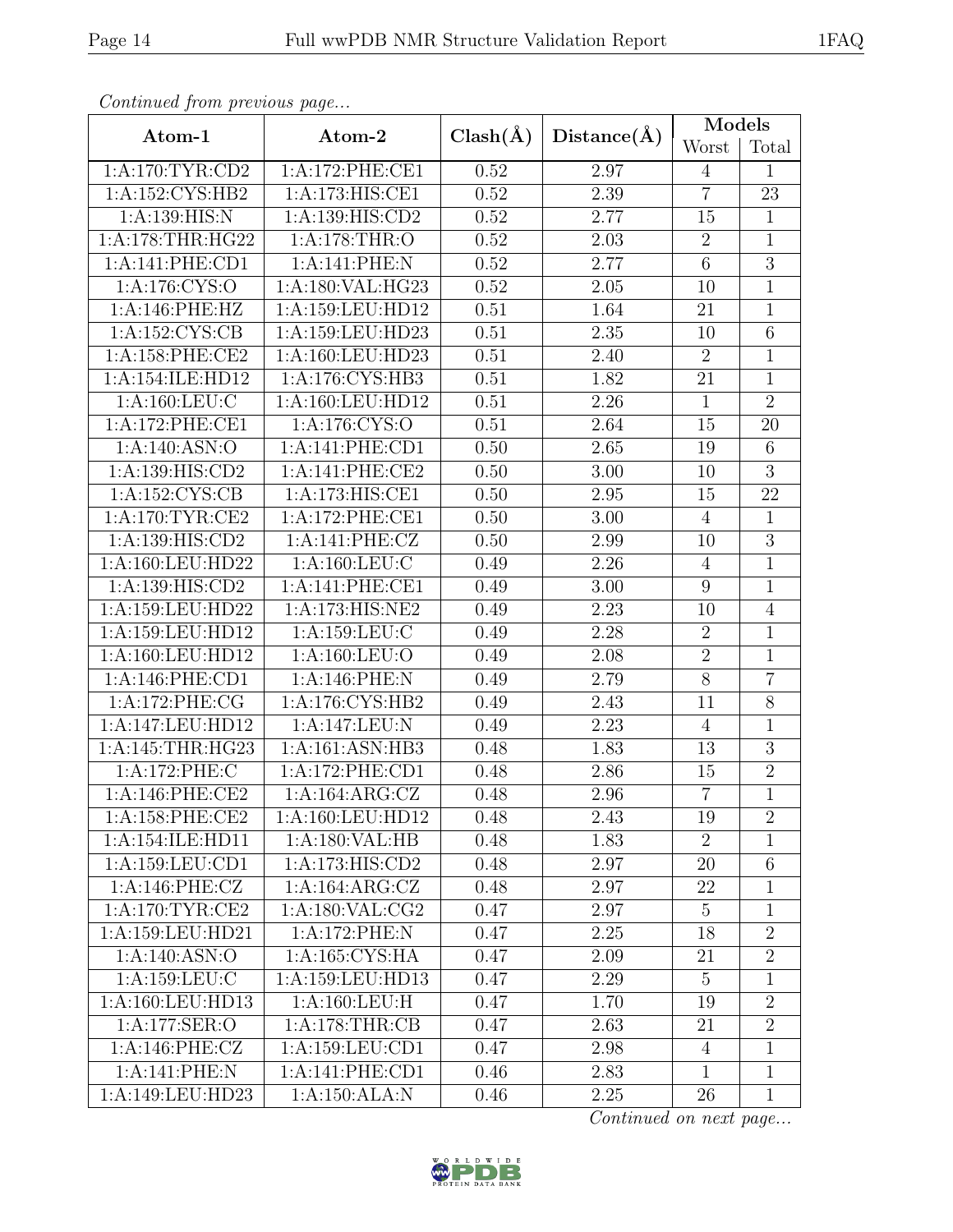|                     | $\overline{v}$      |              |             | Models          |                |  |
|---------------------|---------------------|--------------|-------------|-----------------|----------------|--|
| Atom-1              | Atom-2              | $Clash(\AA)$ | Distance(A) | Worst           | Total          |  |
| 1:A:159:LEU:HD12    | 1:A:173:HIS:NE2     | 0.46         | 2.25        | $\mathbf{1}$    | $\mathbf{1}$   |  |
| 1:A:146:PHE:CE1     | 1:A:159:LEU:CD1     | 0.46         | 2.98        | $\overline{5}$  | $\overline{4}$ |  |
| 1: A:146: PHE:CE1   | 1:A:164:ARG:CD      | 0.46         | 2.98        | $25\,$          | $\overline{2}$ |  |
| 1:A:172:PHE:CD1     | 1: A:176: CYS:HB2   | 0.46         | 2.46        | 22              | 15             |  |
| 1:A:146:PHE:CD1     | 1:A:164:ARG:CD      | 0.46         | 2.99        | $8\,$           | $\mathbf{1}$   |  |
| 1: A:160:LEU: N     | 1: A: 160: LEU: CD1 | 0.46         | 2.79        | 13              | $\overline{2}$ |  |
| 1: A: 152: CYS: HB2 | 1:A:159:LEU:HD13    | 0.46         | 1.88        | $\mathbf{1}$    | $\overline{2}$ |  |
| 1:A:146:PHE:CZ      | 1:A:159:LEU:HG      | 0.45         | 2.46        | $12\,$          | $\overline{1}$ |  |
| 1: A:146: PHE:CD2   | 1:A:150:ALA:CB      | 0.45         | 2.99        | 15              | $\overline{4}$ |  |
| 1:A:146:PHE:CE2     | 1:A:164:ARG:NH1     | 0.45         | 2.85        | $\overline{7}$  | $\overline{2}$ |  |
| 1:A:146:PHE:CE2     | 1:A:150:ALA:CB      | 0.45         | 2.99        | $22\,$          | $\mathbf 1$    |  |
| 1:A:146:PHE:CE1     | 1:A:164:ARG:CZ      | 0.45         | 3.00        | 22              | $\mathbf{1}$   |  |
| 1:A:143:ARG:CG      | 1: A: 163: PHE: CZ  | 0.45         | 2.99        | $\overline{4}$  | $\overline{2}$ |  |
| 1:A:171:LYS:O       | 1:A:172:PHE:CD1     | 0.45         | 2.69        | $\overline{2}$  | $\overline{1}$ |  |
| 1: A:146: PHE:CE2   | 1:A:171:LYS:CB      | 0.45         | 3.00        | 16              | $\mathbf{1}$   |  |
| 1:A:146:PHE:N       | 1:A:146:PHE:CD1     | 0.45         | 2.85        | 13              | $\overline{3}$ |  |
| 1:A:143:ARG:N       | 1: A: 163: PHE: CE1 | 0.45         | 2.85        | 25              | $1\,$          |  |
| 1: A:167:THR:CG2    | 1:A:168:CYS:N       | 0.45         | 2.80        | 18              | $\overline{2}$ |  |
| 1:A:159:LEU:CD2     | 1:A:171:LYS:HB2     | 0.44         | 2.41        | 23              | $\overline{1}$ |  |
| 1:A:150:ALA:O       | 1:A:151:PHE:CD2     | 0.44         | 2.70        | 11              | 21             |  |
| 1: A: 165: CYS: CB  | 1:A:168:CYS:SG      | 0.44         | 3.04        | 22              | $\mathbf{1}$   |  |
| 1:A:150:ALA:O       | 1:A:151:PHE:CG      | 0.44         | 2.71        | $\overline{2}$  | $\overline{7}$ |  |
| 1:A:140:ASN:O       | 1: A: 165: CYS: SG  | 0.44         | 2.76        | $\overline{6}$  | $\mathbf{1}$   |  |
| 1:A:140:ASN:O       | 1:A:141:PHE:CG      | 0.44         | 2.71        | 15              | $\mathbf{1}$   |  |
| 1:A:159:LEU:HG      | 1:A:171:LYS:CB      | 0.44         | 2.42        | $\overline{4}$  | $\mathbf{1}$   |  |
| 1:A:140:ASN:O       | 1:A:165:CYS:CB      | 0.44         | 2.66        | 21              | $\mathbf{1}$   |  |
| 1:A:154:ILE:HD11    | 1:A:172:PHE:CZ      | 0.44         | 2.48        | $\overline{4}$  | $\mathbf{1}$   |  |
| 1:A:146:PHE:CZ      | 1:A:159:LEU:CD2     | 0.44         | 3.01        | 13              | $\overline{1}$ |  |
| 1:A:172:PHE:CE2     | 1: A:180: VAL: HG21 | 0.43         | 2.48        | 13              | $\mathbf{1}$   |  |
| 1:A:177:SER:O       | 1: A:180: VAL: HG12 | 0.43         | 2.13        | 17              | 1              |  |
| 1:A:146:PHE:CZ      | 1:A:150:ALA:CB      | 0.43         | 3.01        | 22              | $\mathbf{1}$   |  |
| 1:A:154:ILE:HD11    | 1: A:180: VAL:CB    | 0.43         | 2.42        | $\overline{2}$  | $\mathbf{1}$   |  |
| 1:A:164:ARG:CG      | 1: A:170: TYR:O     | 0.43         | 2.66        | $\overline{5}$  | $\mathbf{1}$   |  |
| 1:A:178:THR:O       | 1:A:179:LYS:CB      | 0.43         | 2.65        | 22              | 1              |  |
| 1: A:171: LYS: CD   | 1:A:171:LYS:N       | 0.43         | 2.82        | 10              | $\overline{2}$ |  |
| 1:A:151:PHE:HA      | 1:A:158:PHE:HA      | 0.43         | 1.91        | $6\phantom{.}6$ | $\mathbf{1}$   |  |
| 1: A:160: LEU: N    | 1:A:160:LEU:HD23    | 0.43         | 2.27        | 6               | $\mathbf{1}$   |  |
| 1:A:154:ILE:HB      | 1:A:176:CYS:SG      | 0.43         | 2.53        | 21              | 1              |  |
| 1:A:164:ARG:HD2     | 1:A:164:ARG:N       | 0.43         | 2.29        | $\overline{7}$  | $\mathbf{1}$   |  |
| 1:A:154:ILE:HG21    | 1:A:176:CYS:SG      | 0.43         | 2.54        | $\overline{4}$  | 3              |  |
| 1:A:150:ALA:O       | 1:A:151:PHE:CD1     | 0.43         | 2.72        | 17              | $\overline{2}$ |  |

Continued from previous page...

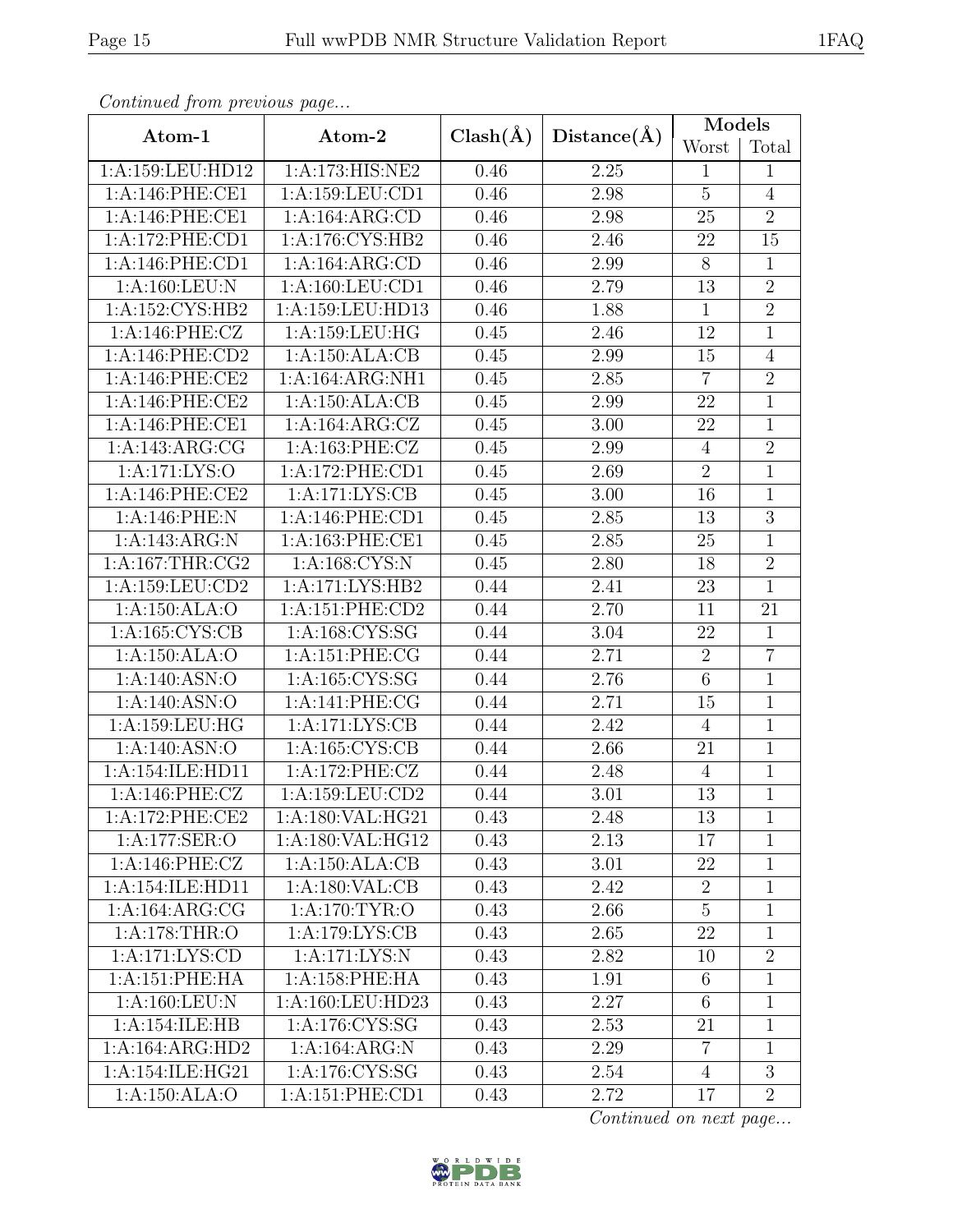|                                        |                                      | $Clash(\AA)$ |                   | Models         |                  |  |
|----------------------------------------|--------------------------------------|--------------|-------------------|----------------|------------------|--|
|                                        | Atom-1<br>Atom-2                     |              | Distance(A)       | Worst          | Total            |  |
| 1:A:172:PHE:CD1                        | 1:A:173:HIS:O                        | 0.43         | 2.72              | $\overline{5}$ | $\overline{2}$   |  |
| 1: A: 160: LEU: O                      | 1:A:162:GLY:N                        | 0.43         | $2.52\,$          | $\overline{4}$ | $\mathbf{1}$     |  |
| 1:A:171:LYS:N                          | 1:A:171:LYS:CD                       | 0.43         | 2.82              | 19             | $\mathbf{1}$     |  |
| 1:A:159:LEU:HD21                       | 1:A:171:LYS:C                        | 0.42         | 2.35              | $12\,$         | $\overline{1}$   |  |
| 1:A:172:PHE:CE2                        | 1:A:176:CYS:O                        | 0.42         | 2.72              | 13             | $\mathbf{1}$     |  |
| 1:A:141:PHE:O                          | 1:A:141:PHE:CD2                      | 0.42         | $\overline{2.73}$ | $\overline{4}$ | $\overline{1}$   |  |
| 1:A:164:ARG:N                          | 1:A:164:ARG:CD                       | 0.42         | 2.82              | $\overline{7}$ | $\mathbf{1}$     |  |
| 1:A:172:PHE:CD2                        | $1: A:176: \overline{\text{CYS:CB}}$ | 0.42         | $3.02\,$          | 13             | $\mathbf{1}$     |  |
| 1:A:178:THR:HG23                       | 1:A:179:LYS:N                        | 0.42         | 2.29              | $\overline{7}$ | $\mathbf 1$      |  |
| 1: A:158: PHE:CE2                      | $1:$ A:160:LEU:CD2                   | 0.42         | 3.01              | 16             | $\mathbf 1$      |  |
| 1: A:146: PHE:CE2                      | $1: A: 160: \overline{\text{LEU:O}}$ | 0.42         | 2.72              | 21             | $\mathbf{1}$     |  |
| 1:A:155:CYS:O                          | 1: A: 156: GLN: CG                   | 0.42         | 2.68              | $20\,$         | 19               |  |
| 1:A:172:PHE:CZ                         | 1:A:180:VAL:HG21                     | 0.42         | 2.49              | $\sqrt{2}$     | $\mathbf{1}$     |  |
| 1:A:154:ILE:HD11                       | 1:A:180:VAL:CG2                      | 0.42         | 2.44              | $\overline{2}$ | $\mathbf{1}$     |  |
| 1:A:172:PHE:HB2                        | 1:A:176:CYS:SG                       | 0.42         | 2.54              | 23             | $\boldsymbol{2}$ |  |
| 1:A:141:PHE:CD1                        | 1:A:141:PHE:O                        | 0.42         | 2.73              | 21             | $\mathbf{1}$     |  |
| 1: A: 159: LEU: HD12                   | 1: A:160: LEU:H                      | 0.42         | 1.66              | $\overline{2}$ | $\mathbf{1}$     |  |
| 1:A:150:ALA:HB1                        | 1:A:171:LYS:HD2                      | 0.42         | $1.92\,$          | 14             | $\mathbf{1}$     |  |
| 1:A:176:CYS:O                          | 1:A:177:SER:CB                       | 0.42         | 2.68              | 15             | $\mathbf{1}$     |  |
| 1:A:152:CYS:HB2                        | 1:A:159:LEU:CD2                      | 0.42         | 2.44              | 21             | $\mathbf{1}$     |  |
| 1:A:149:LEU:HD23                       | 1:A:150:ALA:H                        | 0.42         | 1.75              | 26             | $\mathbf{1}$     |  |
| 1:A:164:ARG:CB                         | 1: A:170: TYR:O                      | 0.41         | 2.68              | 18             | $\overline{2}$   |  |
| $1: A:159: \overline{\text{LEU:HD21}}$ | 1:A:172:PHE:CA                       | 0.41         | 2.45              | $\overline{9}$ | $\overline{1}$   |  |
| 1:A:146:PHE:CE2                        | 1:A:150:ALA:HB3                      | 0.41         | 2.51              | 25             | $\mathbf{1}$     |  |
| 1:A:146:PHE:CZ                         | 1:A:171:LYS:CB                       | 0.41         | 3.04              | $27\,$         | $\mathbf{1}$     |  |
| 1: A:145:THR:HG22                      | 1:A:146:PHE:N                        | 0.41         | 2.31              | 21             | $\mathbf{1}$     |  |
| 1: A:154: ILE:CG1                      | 1:A:176:CYS:HB3                      | 0.41         | 2.46              | $\overline{5}$ | $\overline{2}$   |  |
| 1:A:162:GLY:O                          | 1:A:163:PHE:CD1                      | 0.41         | 2.73              | 18             | $\mathbf{1}$     |  |
| 1:A:172:PHE:CD1                        | 1: A:172: PHE: C                     | 0.41         | 2.93              | 22             | 4                |  |
| 1:A:172:PHE:CD2                        | 1:A:176:CYS:HB2                      | 0.41         | 2.50              | 13             | 1                |  |
| 1: A: 159: LEU: CD2                    | 1:A:172:PHE:N                        | 0.41         | 2.83              | $\overline{2}$ | 1                |  |
| 1:A:143:ARG:HG3                        | 1:A:163:PHE:CZ                       | 0.41         | 2.50              | $\overline{4}$ | 1                |  |
| 1:A:172:PHE:HB2                        | 1: A:176: CYS:CB                     | 0.41         | 2.45              | 13             | $\mathbf{1}$     |  |
| 1:A:149:LEU:HD13                       | 1:A:150:ALA:N                        | 0.41         | 2.30              | 19             | 1                |  |
| 1:A:172:PHE:CG                         | 1: A:176: CYS:O                      | 0.41         | 2.74              | $\overline{2}$ | 1                |  |
| 1:A:172:PHE:HB2                        | 1: A:176: CYS:HB2                    | 0.41         | 1.91              | 8              | $\overline{2}$   |  |
| 1:A:154:ILE:CB                         | 1:A:176:CYS:HB3                      | 0.41         | 2.46              | 9              | $\mathbf{1}$     |  |
| 1: A:170: TYR: CD1                     | 1:A:172:PHE:CD2                      | 0.41         | 3.08              | 11             | 1                |  |
| 1: A:146: PHE: CZ                      | 1:A:171:LYS:HB2                      | 0.41         | 2.50              | 27             | 1                |  |
| 1:A:141:PHE:CE1                        | 1:A:172:PHE:CE2                      | 0.40         | 3.10              | 15             | $\mathbf{1}$     |  |
| 1:A:165:CYS:HB2                        | 1:A:168:CYS:SG                       | 0.40         | 2.56              | 18             | $\mathbf{1}$     |  |

Continued from previous page...

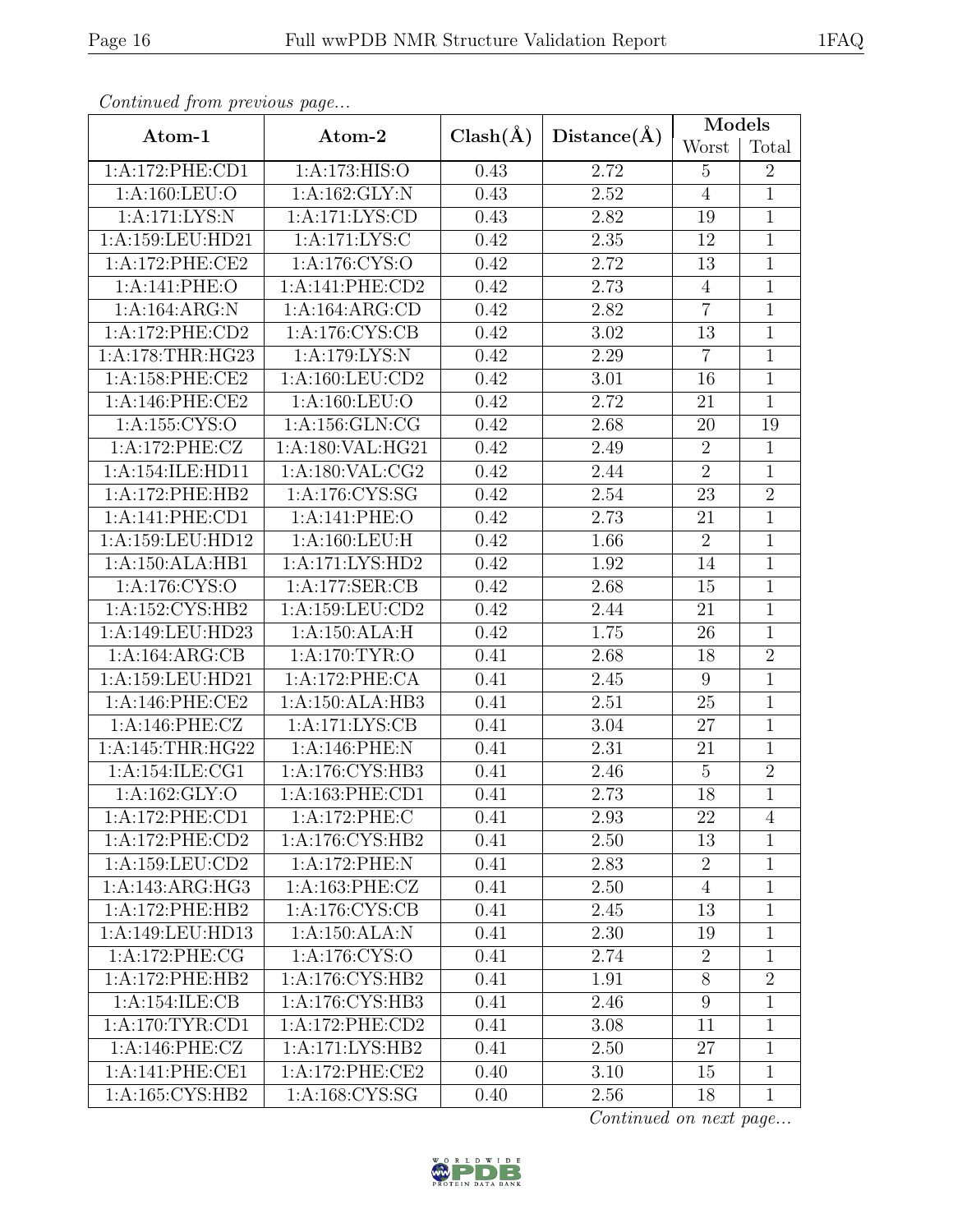| Atom-1              | Atom-2            | $Clash(\AA)$ | Distance(A) | Models |       |  |
|---------------------|-------------------|--------------|-------------|--------|-------|--|
|                     |                   |              |             | Worst  | Total |  |
| $1: A:146:$ PHE:CE2 | 1:A:164:ARG:HB3   | 0.40         | 2.51        |        |       |  |
| 1:A:141:PHE:CE2     | 1:A:163:PHE:CD2   | 0.40         | 3.09        |        |       |  |
| 1:A:159:LEU:HD23    | 1: A:171: LYS: CB | 0.40         | 2.43        |        |       |  |
| 1: A:152: CYS:HB2   | 1:A:159:LEU:HD12  | 0.40         | 1.93        | 13     |       |  |

Continued from previous page...

## 6.3 Torsion angles  $(i)$

## 6.3.1 Protein backbone  $(i)$

In the following table, the Percentiles column shows the percent Ramachandran outliers of the chain as a percentile score with respect to all PDB entries followed by that with respect to all NMR entries. The Analysed column shows the number of residues for which the backbone conformation was analysed and the total number of residues.

| Mol | Chain | Analysed          | Favoured           | Allowed           | Outliers                    | Percentiles |  |
|-----|-------|-------------------|--------------------|-------------------|-----------------------------|-------------|--|
|     |       | 42/52(81%)        | $30\pm2(72\pm6\%)$ | $8\pm2(19\pm4\%)$ | $\pm 4\pm 1$ (9 $\pm 3\%$ ) |             |  |
| All |       | $1134/1404(81\%)$ | 818 (72\%)         | $217(19\%)$       | $99(9\%)$                   |             |  |

All 12 unique Ramachandran outliers are listed below. They are sorted by the frequency of occurrence in the ensemble.

| Mol         | Chain | Res | <b>Type</b> | Models (Total) |
|-------------|-------|-----|-------------|----------------|
| 1           | Α     | 156 | <b>GLN</b>  | 21             |
| 1           | А     | 158 | PHE         | 20             |
| 1           | А     | 161 | <b>ASN</b>  | 18             |
| 1           | А     | 173 | <b>HIS</b>  | 13             |
| $\mathbf 1$ | Α     | 148 | <b>LYS</b>  | 7              |
| 1           | А     | 139 | <b>HIS</b>  | 7              |
| $\mathbf 1$ | Α     | 147 | LEU         | 4              |
| 1           | Α     | 177 | <b>SER</b>  | 3              |
| 1           | А     | 178 | <b>THR</b>  | $\overline{2}$ |
| 1           | А     | 143 | $\rm{ARG}$  | $\overline{2}$ |
| 1           | А     | 162 | <b>GLY</b>  | $\mathbf{1}$   |
|             |       | 149 | LEU         | 1              |

## 6.3.2 Protein sidechains  $(i)$

In the following table, the Percentiles column shows the percent sidechain outliers of the chain as a percentile score with respect to all PDB entries followed by that with respect to all NMR entries. The Analysed column shows the number of residues for which the sidechain conformation

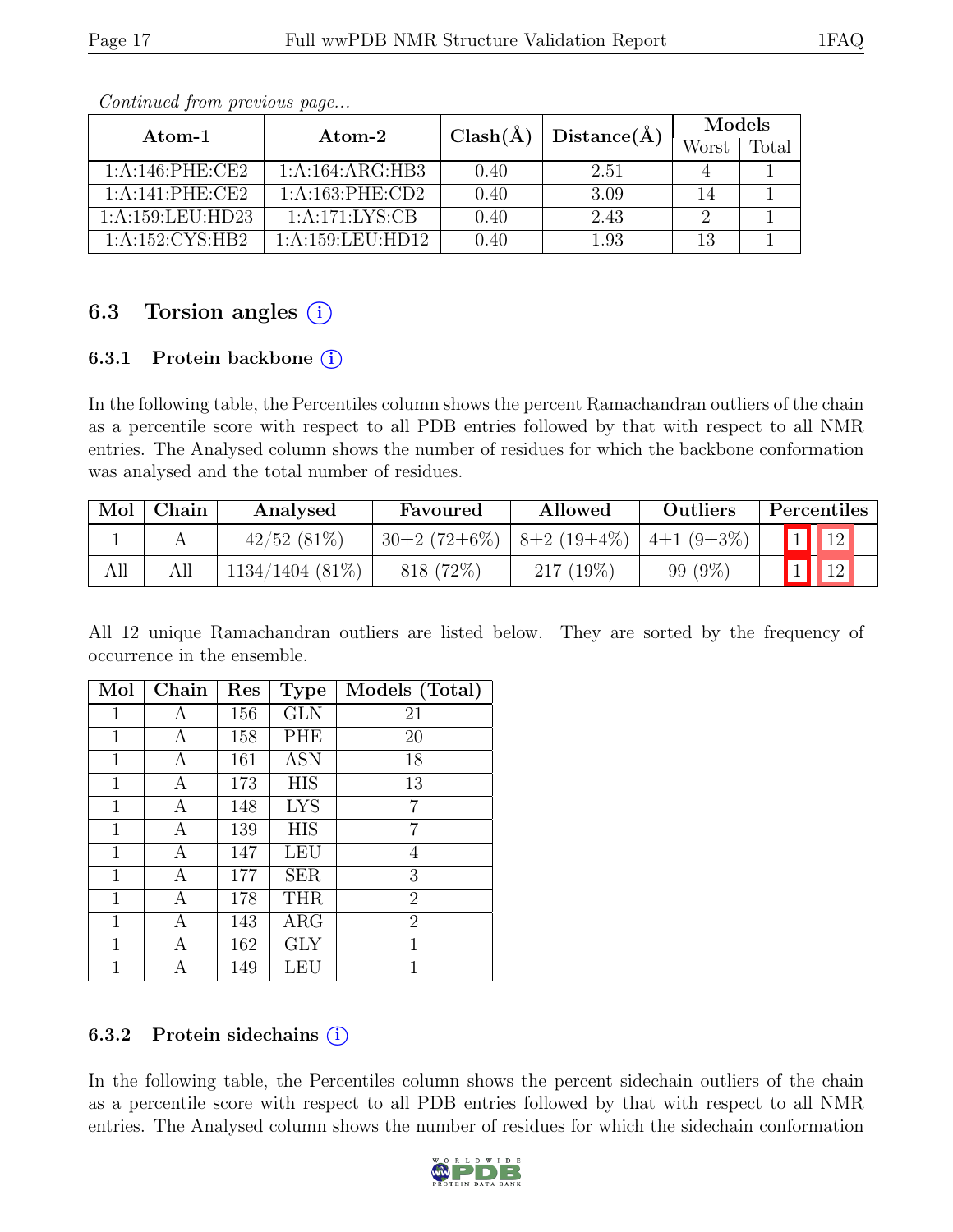| Mol | Chain | Analysed       | Rotameric                               | Outliers    | Percentiles  |
|-----|-------|----------------|-----------------------------------------|-------------|--------------|
|     |       | $38/48$ (79\%) | $25\pm2(66\pm5\%)$   $13\pm2(34\pm5\%)$ |             | $\boxed{10}$ |
| All |       | 1026/1296(79%) | 673 $(66\%)$                            | $353(34\%)$ |              |

was analysed and the total number of residues.

All 32 unique residues with a non-rotameric sidechain are listed below. They are sorted by the frequency of occurrence in the ensemble.

| Mol            | Chain              | Res              | <b>Type</b>             | Models (Total)  |
|----------------|--------------------|------------------|-------------------------|-----------------|
| $\mathbf{1}$   | А                  | $\overline{160}$ | LEU                     | 24              |
| $\overline{1}$ | $\overline{A}$     | 139              | <b>HIS</b>              | $\overline{23}$ |
| $\mathbf{1}$   | A                  | 176              | $\overline{\text{CYS}}$ | 22              |
| $\overline{1}$ | $\overline{A}$     | 167              | <b>THR</b>              | 19              |
| $\overline{1}$ | A                  | 156              | $\overline{\text{GLN}}$ | 18              |
| $\overline{1}$ | $\overline{A}$     | 164              | $\overline{\rm{ARG}}$   | $\overline{18}$ |
| $\overline{1}$ | A                  | 144              | <b>LYS</b>              | 18              |
| $\mathbf{1}$   | A                  | 170              | <b>TYR</b>              | 18              |
| $\overline{1}$ | A                  | 173              | <b>HIS</b>              | 18              |
| $\mathbf{1}$   | A                  | 171              | <b>LYS</b>              | $\overline{17}$ |
| $\overline{1}$ | $\overline{A}$     | 159              | <b>LEU</b>              | $\overline{15}$ |
| $\mathbf{1}$   | A                  | 143              | $\rm{ARG}$              | 15              |
| $\overline{1}$ | $\overline{A}$     | 149              | LEU                     | 14              |
| $\overline{1}$ | $\overline{\rm A}$ | $\overline{157}$ | <b>LYS</b>              | 14              |
| $\overline{1}$ | A                  | 147              | LEU                     | $\overline{12}$ |
| $\mathbf{1}$   | $\overline{A}$     | 177              | SER                     | $\overline{12}$ |
| $\mathbf{1}$   | A                  | 140              | $A\overline{SN}$        | $\overline{12}$ |
| $\overline{1}$ | $\overline{A}$     | $\overline{153}$ | <b>ASP</b>              | $\overline{9}$  |
| $\mathbf{1}$   | А                  | 141              | PHE                     | 8               |
| $\mathbf{1}$   | A                  | 145              | <b>THR</b>              | $\sqrt{6}$      |
| $\overline{1}$ | А                  | 174              | $\overline{\text{GLU}}$ | $\overline{6}$  |
| $\overline{1}$ | $\overline{\rm A}$ | 166              | $\overline{\text{GLN}}$ | $\overline{6}$  |
| $\overline{1}$ | А                  | 179              | <b>LYS</b>              | $\overline{5}$  |
| $\mathbf{1}$   | $\overline{A}$     | 178              | <b>THR</b>              | $\overline{5}$  |
| $\overline{1}$ | A                  | 172              | <b>PHE</b>              | $\overline{5}$  |
| $\overline{1}$ | $\overline{A}$     | 148              | <b>LYS</b>              | $\overline{4}$  |
| $\mathbf{1}$   | А                  | 146              | PHE                     | $\overline{4}$  |
| $\mathbf{1}$   | $\overline{A}$     | 175              | <b>HIS</b>              | $\overline{2}$  |
| $\mathbf 1$    | A                  | 151              | PHE                     | $\mathbf{1}$    |
| $\overline{1}$ | $\overline{A}$     | 168              | $\overline{\text{CYS}}$ | $\overline{1}$  |
| $\mathbf 1$    | A                  | 165              | <b>CYS</b>              | $\mathbf{1}$    |
| $\mathbf{1}$   | А                  | 154              | ILE                     | $\mathbf{1}$    |

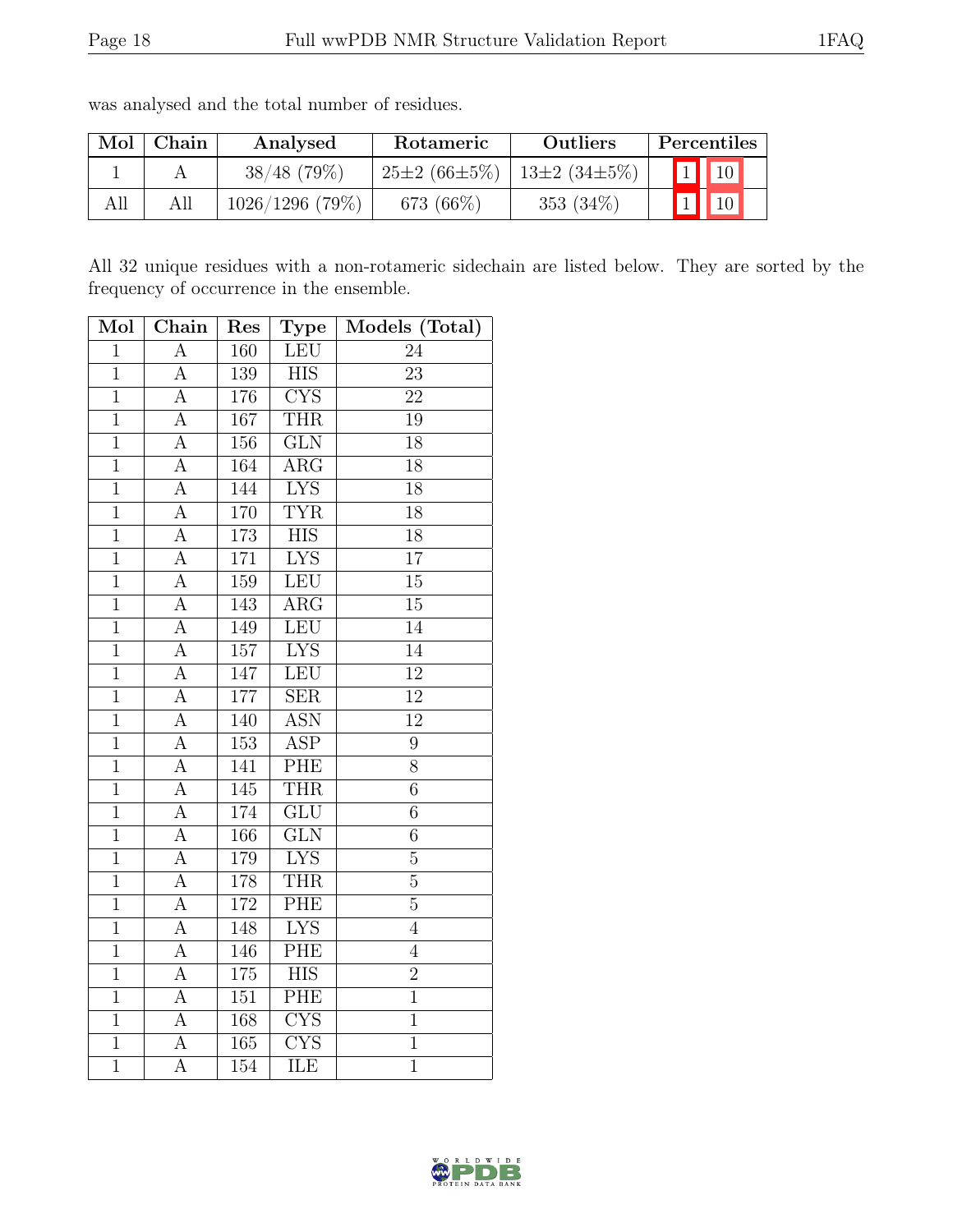## 6.3.3 RNA  $(i)$

There are no RNA molecules in this entry.

## 6.4 Non-standard residues in protein, DNA, RNA chains  $(i)$

There are no non-standard protein/DNA/RNA residues in this entry.

## 6.5 Carbohydrates  $(i)$

There are no monosaccharides in this entry.

## 6.6 Ligand geometry  $(i)$

Of 2 ligands modelled in this entry, 2 are monoatomic - leaving 0 for Mogul analysis.

## 6.7 Other polymers  $(i)$

There are no such molecules in this entry.

## 6.8 Polymer linkage issues  $(i)$

There are no chain breaks in this entry.